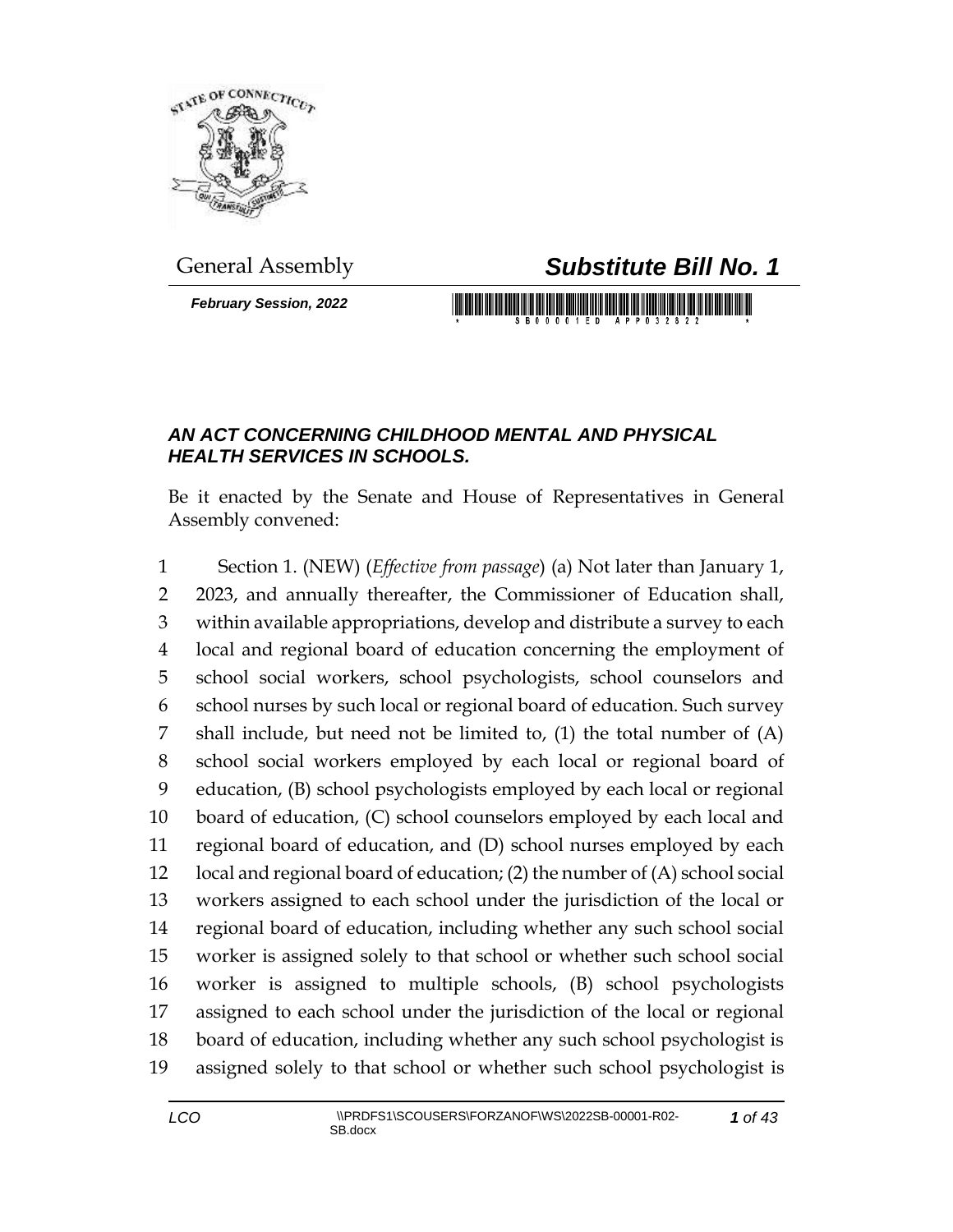assigned to multiple schools, (C) school counselors assigned to each school under the jurisdiction of the local or regional board of education, including whether any such school counselor is assigned solely to that 23 school or whether such school counselor is assigned to multiple schools, and (D) school nurses assigned to each school under the jurisdiction of the local or regional board of education, including whether any such school nurse is assigned solely to that school or whether such school nurse is assigned to multiple schools; (3) the geographic area covered by (A) any such school social worker who provides services to more than one local or regional board of education, (B) any such school psychologist who provides services to more than one local or regional board of education, (C) any such school counselor who provides services to more than one local or regional board of education, and (D) any such school nurse who provides services to more than one local or regional board of education; and (4) an estimate of the annual number of students who have received direct services from each individual (A) school social worker employed by a local or regional board of education during the five-year period preceding completion of the survey, (B) school psychologist employed by a local or regional board of education during the five-year period preceding completion of the survey, (C) school counselor employed by a local or regional board of education during the five-year period preceding completion of the survey, and (D) school nurse employed by a local or regional board of education during the five-year period preceding completion of the survey.

 (b) For the school year commencing July 1, 2022, and each school year thereafter, each local and regional board of education shall annually complete the survey developed and distributed pursuant to subsection (a) of this section to the commissioner, and submit such completed survey to the commissioner, at such time and in such manner as the commissioner prescribes.

 (c) Following the receipt of a completed survey from a local or regional board of education, the commissioner shall annually calculate (1) a student-to-school social worker ratio for (A) such board of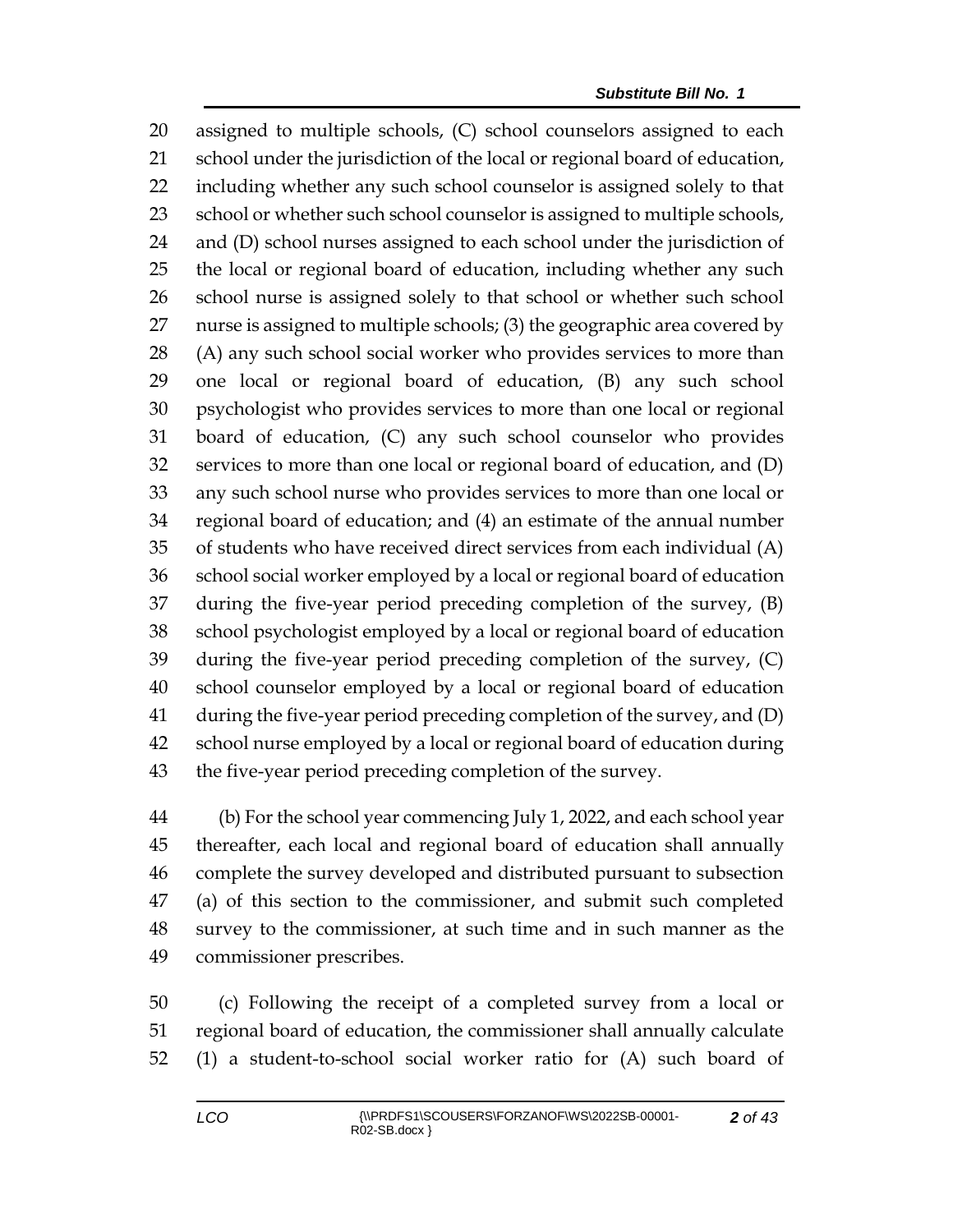education, and (B) each school under the jurisdiction of such board of education, (2) a student-to-school psychologist ratio for (A) such board of education, and (B) each school under the jurisdiction of such board of education, (3) a student-to-school counselor ratio for (A) such board of education, and (B) each school under the jurisdiction of such board of education, and (4) a student-to-school nurse ratio for (A) such board of education, and (B) each school under the jurisdiction of such board of education.

 (d) Not later than January 1, 2023, and annually thereafter, the commissioner shall submit a report, in accordance with the provisions of section 11-4a of the general statutes, on the results of the survey completed under this section and the student-to-school social worker ratios, student-to-school psychologist ratios, student-to-school counselor ratios and student-to-school nurse ratios calculated pursuant to subsection (c) of this section, to the joint standing committees of the General Assembly having cognizance of matters relating to education and children.

 Sec. 2. (NEW) (*Effective July 1, 2022*) (a) For the fiscal years ending June 30, 2023, to June 30, 2025, inclusive, the Department of Education shall administer a grant program to provide grants to local and regional boards of education for the purpose of hiring and retaining additional school social workers, school psychologists, school counselors and school nurses. For purposes of this section, "school social worker" means a person who holds a professional educator certificate issued by the State Board of Education pursuant to section 10-145b of the general statutes, with a school social worker endorsement.

 (b) Applications for grants pursuant to subsection (a) of this section shall be filed with the Commissioner of Education at such time and in such manner as the commissioner prescribes. As part of the application, an applicant shall submit a (1) plan for the expenditure of grant funds, and (2) copy of the completed survey described in section 1 of this act. Such plan shall include, but need not be limited to, the number of additional school social workers, school psychologists, school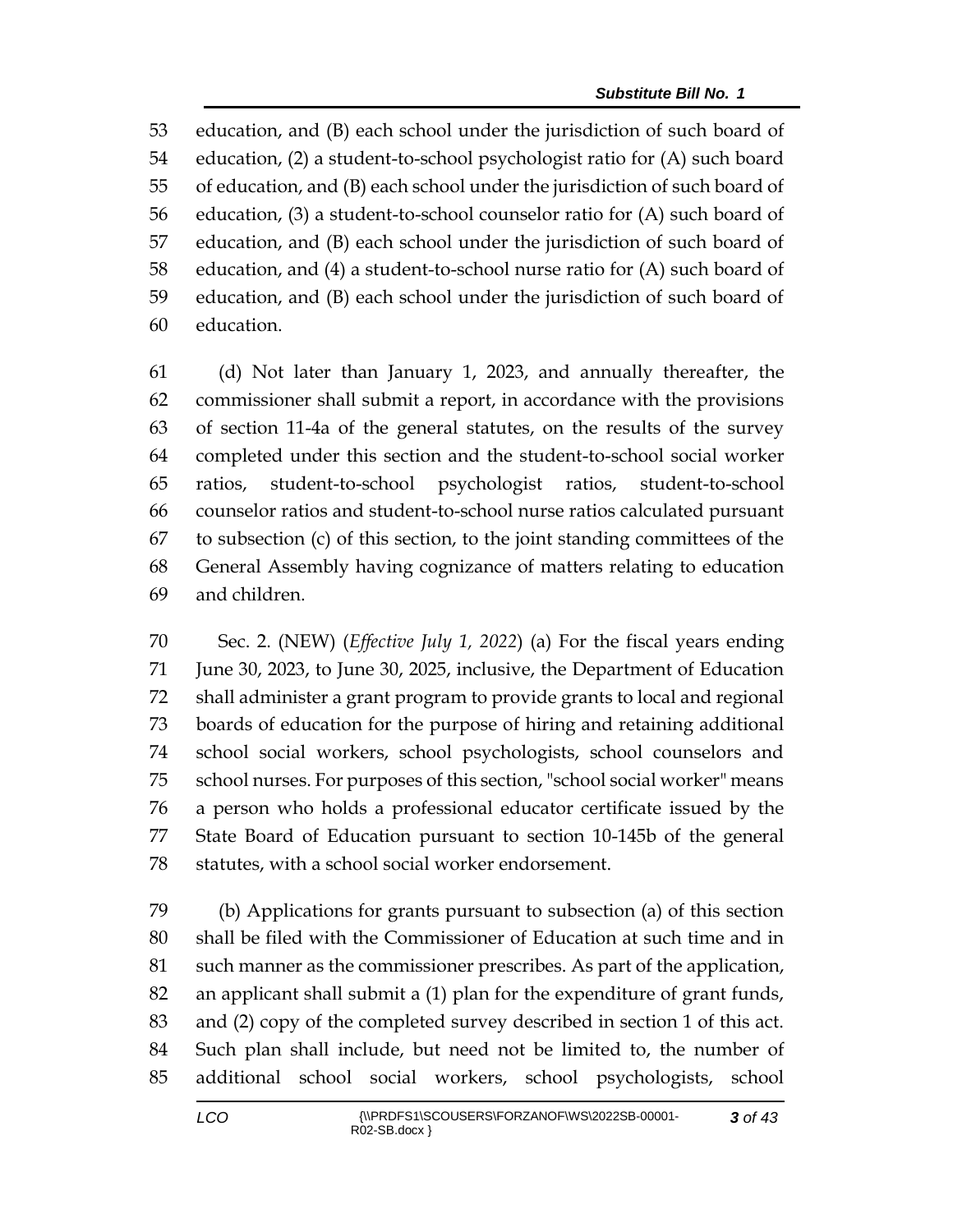counselors or school nurses to be hired, the number of school social workers, school psychologists, school counselors or school nurses being retained who were previously hired with the assistance of grant funds awarded under this section, whether such school social workers, school psychologists, school counselors or school nurses will be conducting assessments of students or providing services to students based on the results of assessments, and the type of services that will be provided by such school social workers, school psychologists, school counselors and school nurses.

 (c) In determining whether to award an applicant a grant under this section, the commissioner shall give priority to those school districts (1) with large student-to-school social worker ratios, student-to-school psychologist ratios, student-to-school counselor ratios, or student-to- school nurse ratios, or (2) that have a high volume of student utilization of mental health services.

 (d) For the fiscal year ending June 30, 2023, the commissioner may award a grant to an applicant and shall determine the amount of the grant award based on the plan submitted by such applicant pursuant to subsection (b) of this section. The commissioner shall pay a grant to each grant recipient in each of the fiscal years ending June 30, 2023, to June 30, 2025, inclusive, as follows: (1) For the fiscal year ending June 30, 2023, the amount of the grant shall be as determined by the commissioner under this subsection; (2) for the fiscal year ending June 30, 2024, the amount of the grant shall be the same amount as the grant awarded for the prior fiscal year; and (3) for the fiscal year ending June 30, 2025, the amount of the grant shall be seventy per cent of the amount of the grant awarded for the prior fiscal year.

 (e) Grant recipients shall file annual expenditure reports with the department at such time and in such manner as the commissioner prescribes. Grant recipients shall refund to the department (1) any unexpended amounts at the close of the fiscal year in which the grant was awarded, and (2) any amounts not expended in accordance with 118 the plan for which such grant application was approved.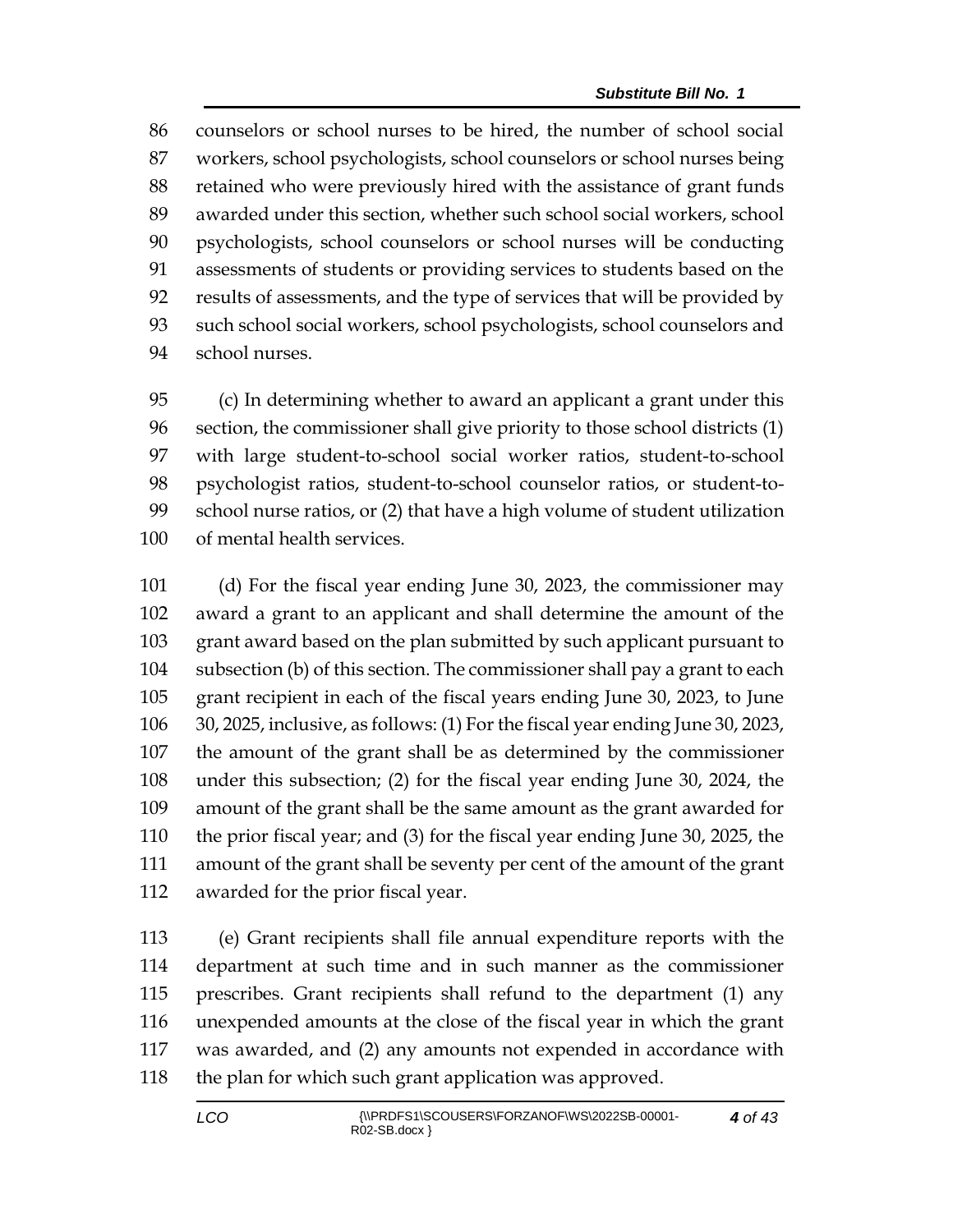(f) (1) The department shall annually track and calculate the utilization rate of the grant program for each grant recipient. Such utilization rate shall be calculated using metrics that include, but need not be limited to, the number of students served and the hours of service provided using grant funds awarded under the program.

 (2) The department shall annually calculate the return on investment for the grant program using the expenditure reports filed pursuant to subsection (e) of this section and the utilization rates calculated pursuant to subdivision (1) of this subsection.

 (g) For purposes of carrying out the provisions of this section, the Department of Education may accept funds from private sources or any state agency, gifts, grants and donations, including, but not limited to, in-kind donations.

 (h) (1) Not later than January 1, 2024, and each January first thereafter until and including January 1, 2026, the commissioner shall submit a report, in accordance with the provisions of section 11-4a of the general statutes, on the utilization rate for each grant recipient and the return on investment for the grant program, calculated pursuant to subsection (f) of this section, to the joint standing committees of the General Assembly having cognizance of matters relating to education and children.

 (2) Not later than January 1, 2026, the Commissioner of Education shall develop recommendations concerning (A) whether such grant program should be extended and funded for the fiscal year ending June 30, 2026, and each fiscal year thereafter, and (B) the amount of the grant award under the program. The commissioner shall submit such recommendations, in accordance with the provisions of section 11-4a of the general statutes, to the joint standing committees of the General Assembly having cognizance of matters relating to education and children.

 Sec. 3. (NEW) (*Effective July 1, 2022*) (a) The State Board of Education, upon the request of a local or regional board of education or a regional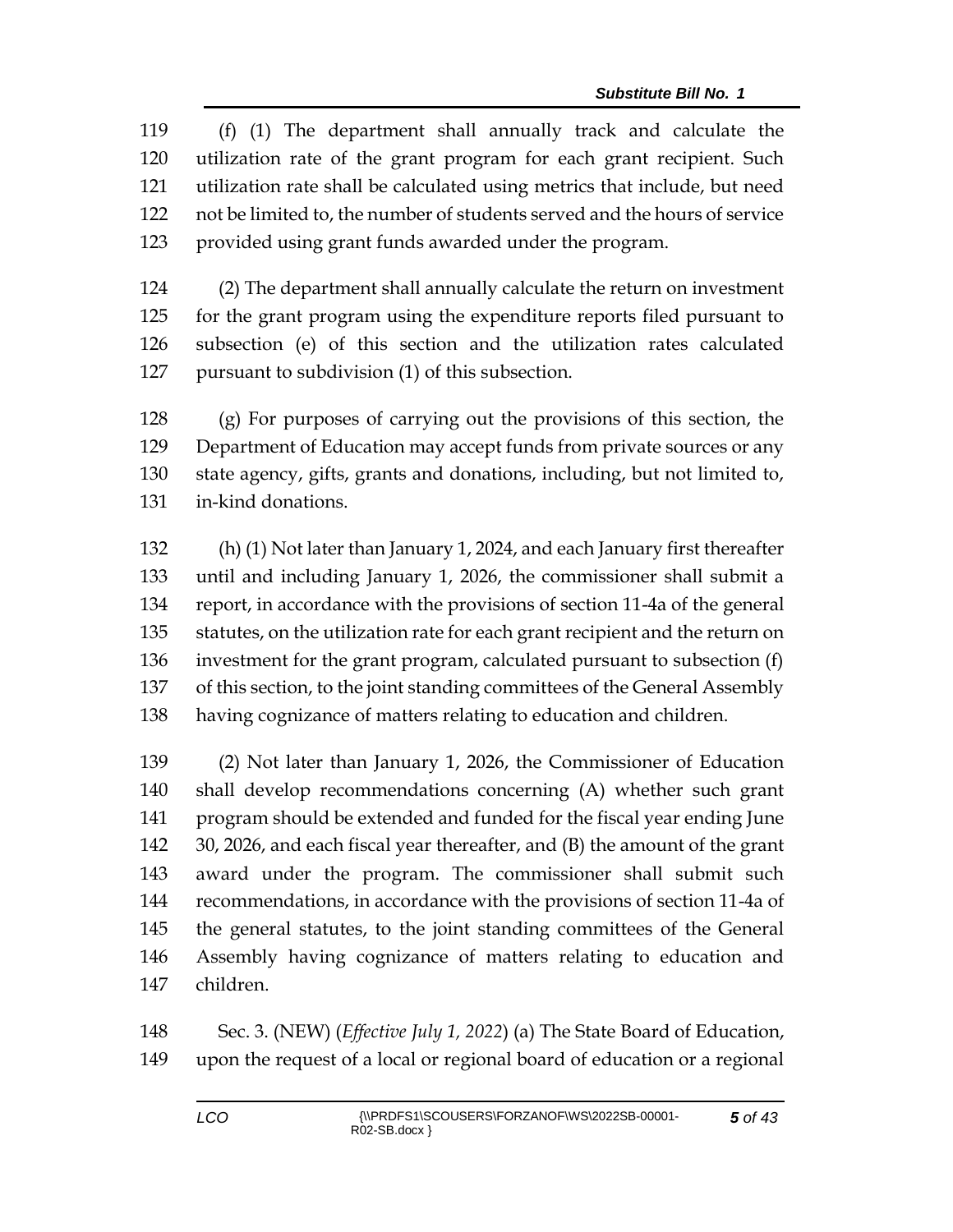educational service center, may issue a human services permit to any applicant with specialized training, experience or expertise in social work, human services, psychology or sociology. Such permit shall authorize a person to be employed by a local or regional board of education or a regional educational service center and to provide, in accordance with such person's scope of practice or within such person's area of expertise or specialty, mental health and human services to students. Such applicant shall (1) hold a bachelor's degree in social work, human services, psychology, sociology or other equivalent subject area from an institution of higher education accredited by the Board of Regents for Higher Education or Office of Higher Education or regionally accredited, and (2) have a minimum of four years of work experience in such subject areas, or one year of work experience and two years of specialized schooling in such subject areas.

 (b) Each such human services permit shall be valid for three years and may be renewed by the Commissioner of Education for good cause upon the request of the superintendent of schools for the district employing such person or the regional educational service center employing such person.

 Sec. 4. (NEW) (*Effective July 1, 2022*) Not later than July 1, 2023, the Department of Education, in collaboration with the governing authority for intramural and interscholastic athletics, shall develop a mental health plan for student athletes to raise awareness of mental health resources available to student athletes. Such plan shall be made available to local and regional boards of education and implemented in accordance with the provisions of section 5 of this act. Such plan shall include, but need not be limited to, provisions relating to (1) access to the mental health services team for the school district, (2) screening and recognizing appropriate referrals for student athletes, (3) communication among members of the mental health services team, (4) the management of medications of student athletes, (5) crisis intervention services, (6) the mitigation of risk to student athletes, and (7) transition care for those student athletes leaving intramural or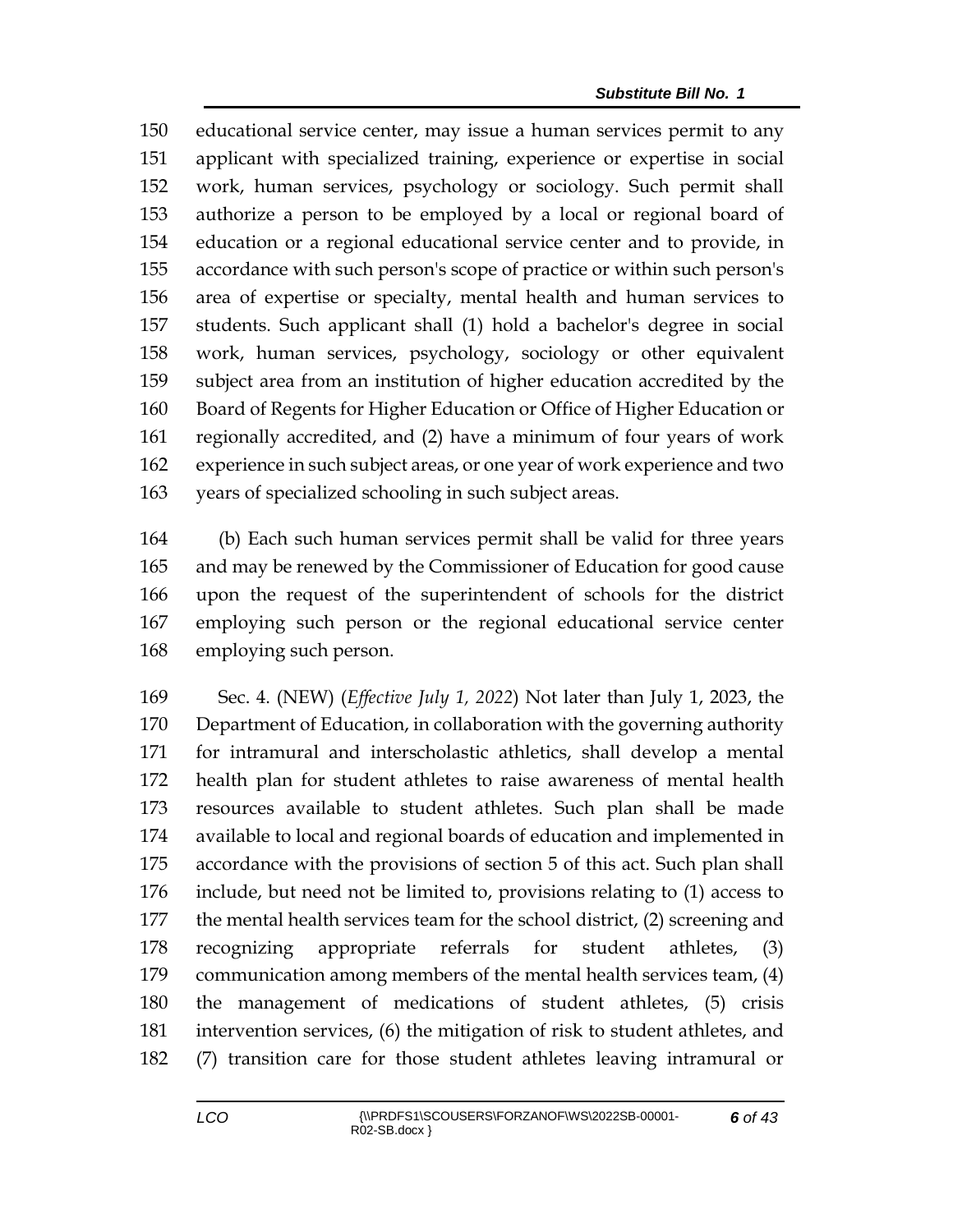interscholastic athletics by means of graduation, dismissal or suspension. The department shall make such plan available on its Internet web site and provide technical assistance to local and regional boards of education in the implementation of the plan.

 Sec. 5. (NEW) (*Effective July 1, 2022*) For the school year commencing July 1, 2023, and each school year thereafter, each local and regional board of education shall implement the mental health plan for student athletes, developed pursuant to section 4 of this act, for the school district.

 Sec. 6. Section 10-212a of the general statutes is repealed and the following is substituted in lieu thereof (*Effective from passage*):

194 (a) (1) A school nurse or, in the absence of such nurse, any other nurse licensed pursuant to the provisions of chapter 378, including a nurse employed by, or providing services under the direction of a local or regional board of education at, a school-based health clinic, who shall administer medical preparations only to students enrolled in such school-based health clinic in the absence of a school nurse, the principal, any teacher, licensed athletic trainer, licensed physical or occupational therapist employed by a school district, or coach of intramural and interscholastic athletics of a school may administer, subject to the provisions of subdivision (2) of this subsection, medicinal preparations, including such controlled drugs as the Commissioner of Consumer Protection may, by regulation, designate, to any student at such school pursuant to the written order of a physician licensed to practice medicine, or a dentist licensed to practice dental medicine in this or another state, or an optometrist licensed to practice optometry in this state under chapter 380, or an advanced practice registered nurse licensed to prescribe in accordance with section 20-94a, or a physician assistant licensed to prescribe in accordance with section 20-12d, and the written authorization of a parent or guardian of such child. The administration of medicinal preparations by a nurse licensed pursuant to the provisions of chapter 378, a principal, teacher, licensed athletic trainer, licensed physical or occupational therapist employed by a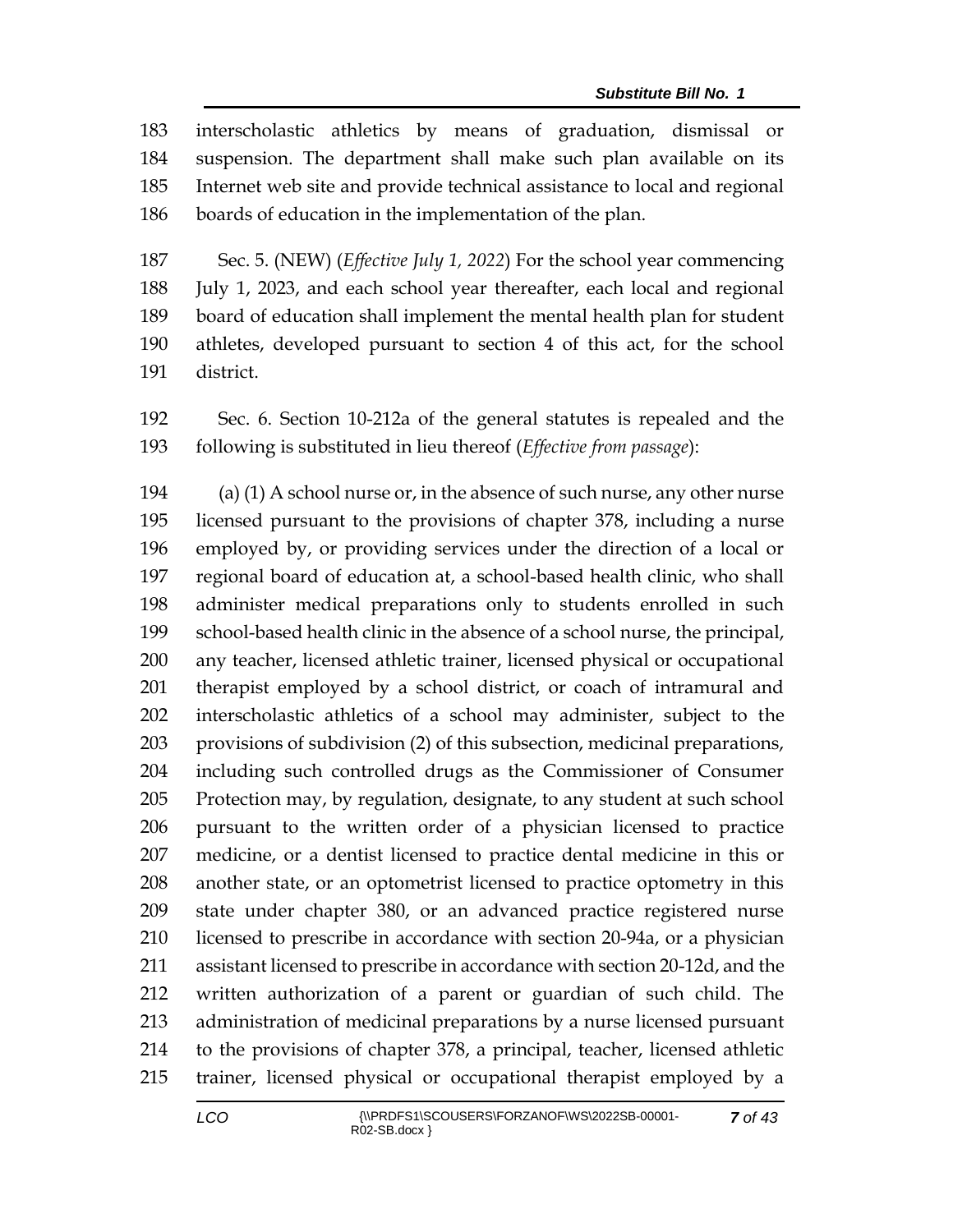school district, or coach shall be under the general supervision of a school nurse. No such school nurse or other nurse, principal, teacher, licensed athletic trainer, licensed physical or occupational therapist employed by a school district, coach or school paraprofessional administering medication pursuant to this section shall be liable to such student or a parent or guardian of such student for civil damages for any personal injuries that result from acts or omissions of such school nurse or other nurse, principal, teacher, licensed athletic trainer, licensed physical or occupational therapist employed by a school district, coach or school paraprofessional administering medication pursuant to this section in administering such preparations that may constitute ordinary negligence. This immunity does not apply to acts or omissions constituting gross, wilful or wanton negligence.

 (2) Each local and regional board of education that allows a school nurse or, in the absence of such nurse, any other nurse licensed pursuant to the provisions of chapter 378, including a nurse employed by, or providing services under the direction of a local or regional board of education at, a school-based health clinic, who shall administer medical preparations only to students enrolled in such school-based health clinic in the absence of a school nurse, the principal, any teacher, licensed athletic trainer, licensed physical or occupational therapist employed by a school district, coach of intramural and interscholastic athletics or school paraprofessional of a school to administer medicine or that allows a student to possess, self-administer or possess and self- administer medicine, including medicine administered through the use of an asthmatic inhaler or an automatic prefilled cartridge injector or similar automatic injectable equipment, shall adopt written policies and procedures, in accordance with this section and the regulations adopted pursuant to subsection (c) of this section, that shall be approved by the school medical advisor, if any, or other qualified licensed physician. Once so approved, such administration of medication shall be in accordance with such policies and procedures.

(3) A director of a school readiness program as defined in section 10-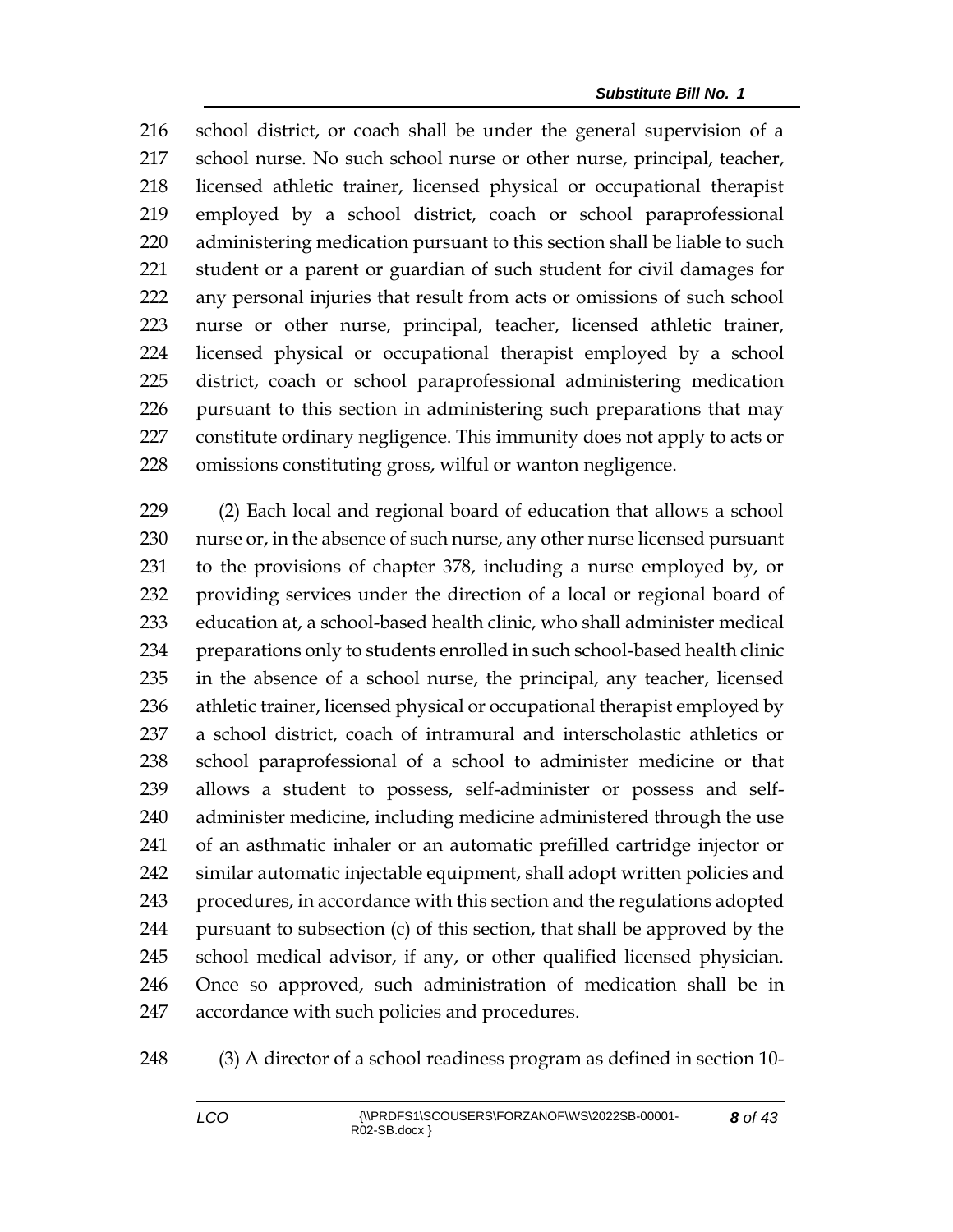16p, as amended by this act, or a before or after school program exempt from licensure by the Department of Public Health pursuant to subdivision (1) of subsection (b) of section 19a-77, or the director's designee, may administer medications to a child enrolled in such a program in accordance with regulations adopted by the State Board of Education in accordance with the provisions of chapter 54. No individual administering medications pursuant to this subdivision shall be liable to such child or a parent or guardian of such child for civil damages for any personal injuries that result from acts or omissions of such individual in administering such medications which may constitute ordinary negligence. This immunity shall not apply to acts or omissions constituting gross, wilful or wanton negligence.

 (b) Each school wherein any controlled drug is administered under the provisions of this section shall keep such records thereof as are required of hospitals under the provisions of subsections (f) and (h) of section 21a-254 and shall store such drug in such manner as the Commissioner of Consumer Protection shall, by regulation, require.

 (c) The State Board of Education, in consultation with the Commissioner of Public Health, shall adopt regulations, in accordance with the provisions of chapter 54, determined to be necessary by the board to carry out the provisions of this section, including, but not limited to, regulations that (1) specify conditions under which a coach of intramural and interscholastic athletics may administer medicinal preparations, including controlled drugs specified in the regulations adopted by the commissioner, to a child participating in such intramural and interscholastic athletics, (2) specify conditions and procedures for the administration of medication by school personnel to students, 276 including, but not limited to,  $(A)$  the conditions and procedures for the storage and administration of epinephrine by school personnel to students for the purpose of emergency first aid to students who experience allergic reactions and who do not have a prior written authorization for the administration of epinephrine, in accordance with 281 the provisions of subdivision (2) of subsection (d) of this section, and  $(B)$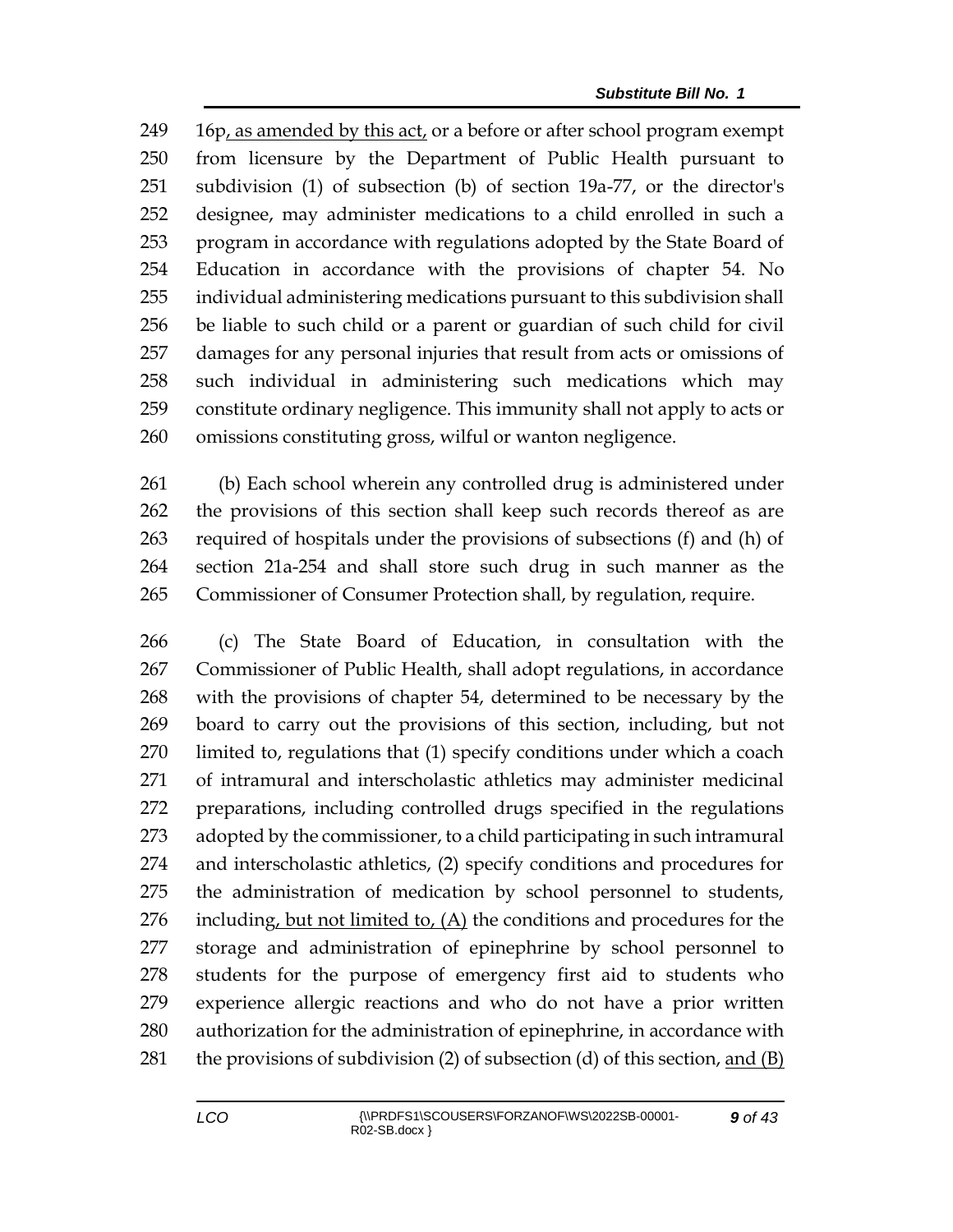the conditions and procedures for the storage and administration of opioid antagonists by school personnel to students who experience an opioid-related drug overdose and who do not have a prior written authorization for the administration of an opioid antagonist, in 286 accordance with the provisions of subdivision  $(1)$  of subsection  $(g)$  of 287 this section, and (3) specify conditions for the possession, self- administration or possession and self-administration of medication by students, including permitting a child diagnosed with: (A) Asthma to retain possession of an asthmatic inhaler at all times while attending school for prompt treatment of the child's asthma and to protect the child against serious harm or death provided a written authorization for self-administration of medication signed by the child's parent or guardian and an authorized prescriber is submitted to the school nurse; and (B) an allergic condition to retain possession of an automatic prefilled cartridge injector or similar automatic injectable equipment at all times, including while attending school or receiving school transportation services, for prompt treatment of the child's allergic condition and to protect the child against serious harm or death provided a written authorization for self-administration of medication signed by the child's parent or guardian and an authorized prescriber is submitted to the school nurse. The regulations shall require authorization pursuant to: (i) The written order of a physician licensed to practice medicine in this or another state, a dentist licensed to practice dental medicine in this or another state, an advanced practice registered nurse licensed under chapter 378, a physician assistant licensed under chapter 370, a podiatrist licensed under chapter 375, or an optometrist licensed under chapter 380; and (ii) the written authorization of a parent or guardian of such child.

 (d) (1) (A) With the written authorization of a student's parent or guardian, and (B) pursuant to the written order of a qualified medical professional, a school nurse and a school medical advisor, if any, may jointly approve and provide general supervision to an identified school paraprofessional to administer medication, including, but not limited to, medication administered with a cartridge injector, to a specific student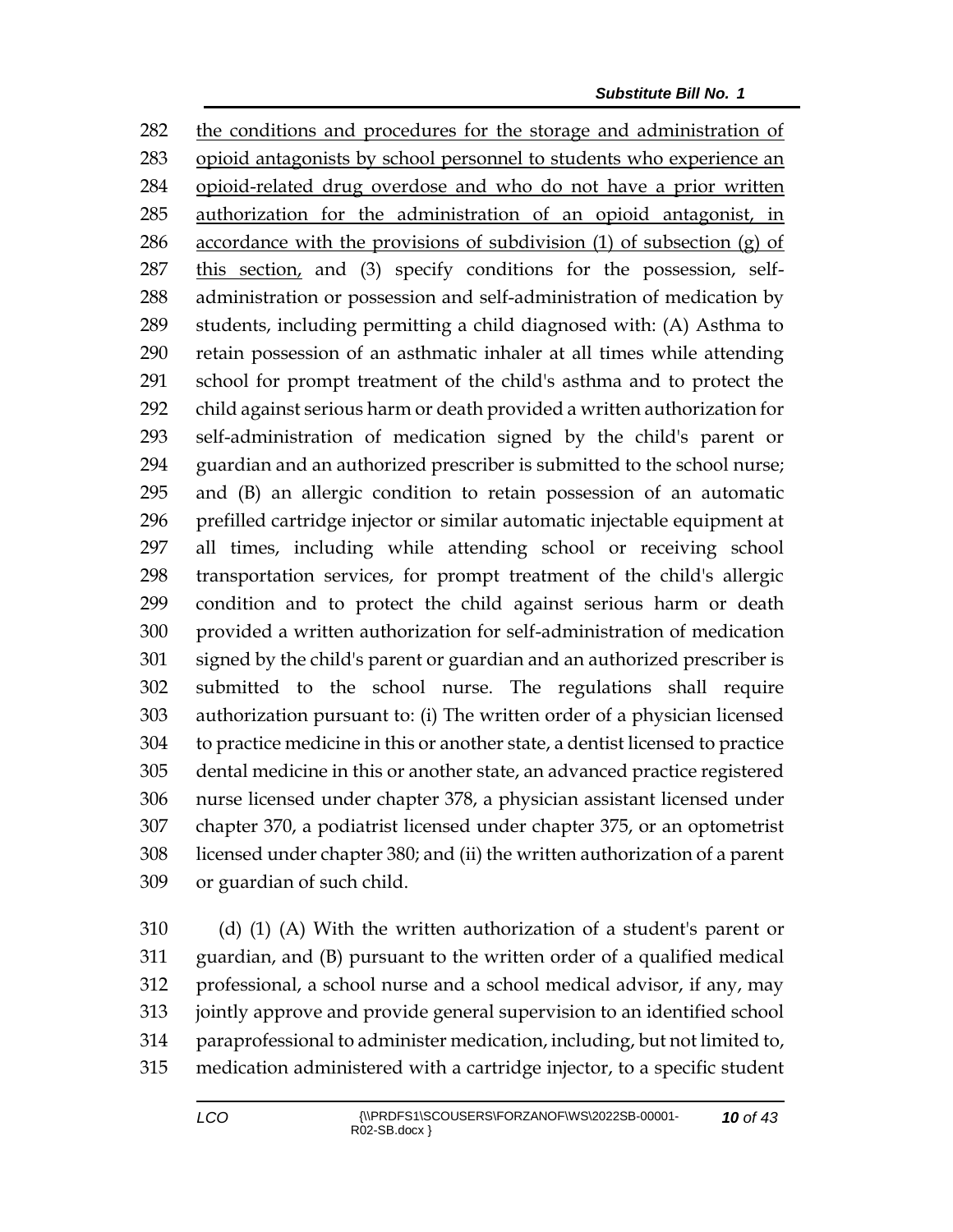with a medically diagnosed allergic condition that may require prompt treatment in order to protect the student against serious harm or death.

 (2) A school nurse or, in the absence of a school nurse, a qualified school employee shall maintain epinephrine in cartridge injectors for the purpose of emergency first aid to students who experience allergic reactions and do not have a prior written authorization of a parent or guardian or a prior written order of a qualified medical professional for the administration of epinephrine. A school nurse or a school principal shall select qualified school employees to administer such epinephrine under this subdivision, and there shall be at least one such qualified school employee on the grounds of the school during regular school hours in the absence of a school nurse. A school nurse or, in the absence of such school nurse, such qualified school employee may administer such epinephrine under this subdivision, provided such administration of epinephrine is in accordance with policies and procedures adopted pursuant to subsection (a) of this section. Such administration of epinephrine by a qualified school employee shall be limited to situations when the school nurse is absent or unavailable. No qualified school employee shall administer such epinephrine under this subdivision unless such qualified school employee annually completes the training program described in section 10-212g. The parent or guardian of a student may submit, in writing, to the school nurse and school medical advisor, if any, that epinephrine shall not be administered to such student under this subdivision.

 (3) In the case of a student with a medically diagnosed life- threatening allergic condition, (A) with the written authorization of such student's parent or guardian, and (B) pursuant to the written order of a qualified medical professional, such student may possess, self- administer or possess and self-administer medication, including, but not limited to, medication administered with a cartridge injector, to protect such student against serious harm or death.

 (4) For purposes of this subsection, (A) "cartridge injector" means an automatic prefilled cartridge injector or similar automatic injectable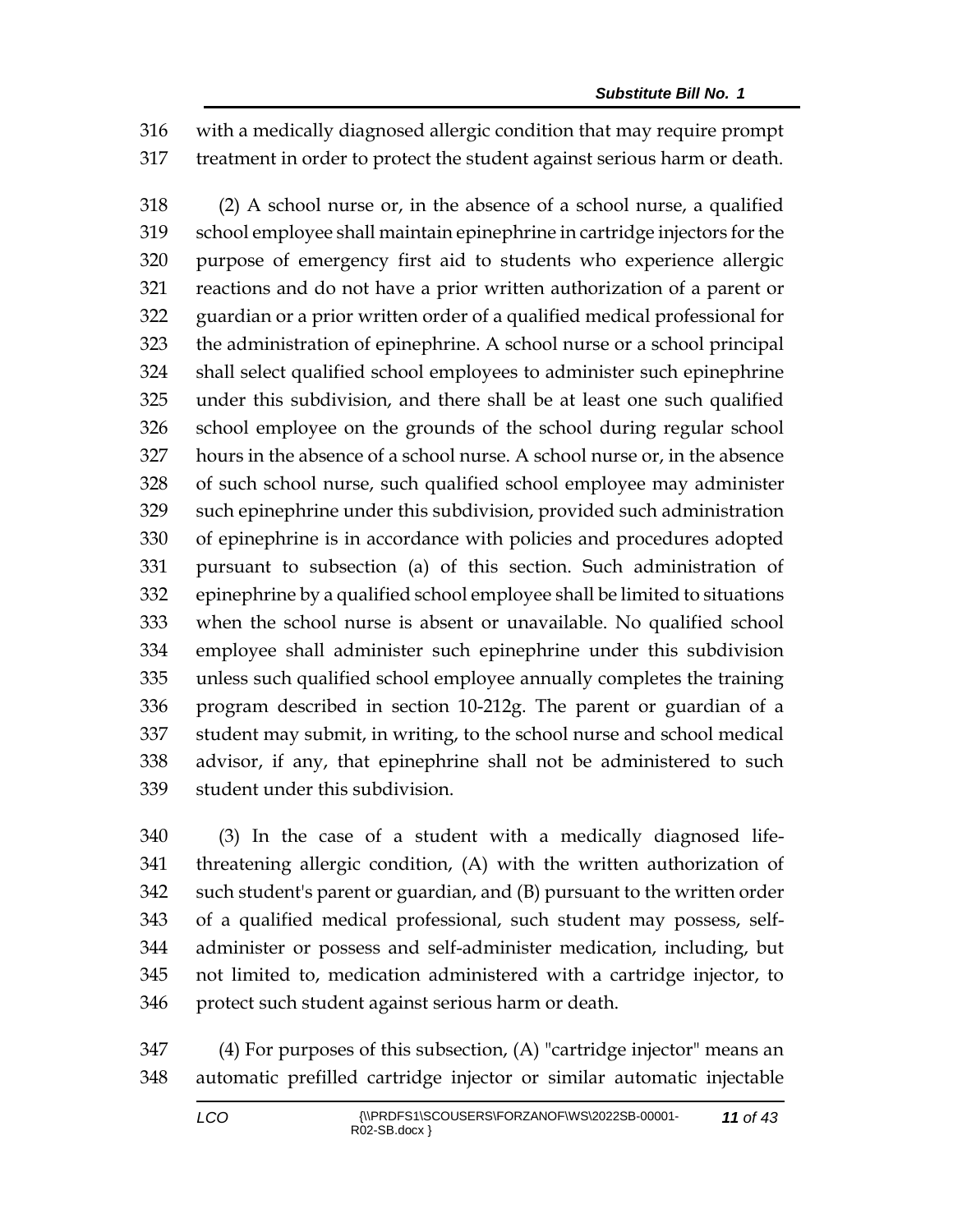equipment used to deliver epinephrine in a standard dose for emergency first aid response to allergic reactions, (B) "qualified school employee" means a principal, teacher, licensed athletic trainer, licensed physical or occupational therapist employed by a school district, coach or school paraprofessional, and (C) "qualified medical professional" means (i) a physician licensed under chapter 370, (ii) an optometrist licensed to practice optometry under chapter 380, (iii) an advanced practice registered nurse licensed to prescribe in accordance with section 20-94a, or (iv) a physician assistant licensed to prescribe in accordance with section 20-12d.

 (e) (1) With the written authorization of a student's parent or guardian, and (2) pursuant to a written order of the student's physician licensed under chapter 370 or the student's advanced practice registered nurse licensed under chapter 378, a school nurse or a school principal shall select, and a school nurse shall provide general supervision to, a qualified school employee to administer medication with injectable equipment used to administer glucagon to a student with diabetes that may require prompt treatment in order to protect the student against serious harm or death. Such authorization shall be limited to situations when the school nurse is absent or unavailable. No qualified school employee shall administer medication under this subsection unless (A) such qualified school employee annually completes any training required by the school nurse and school medical advisor, if any, in the administration of medication with injectable equipment used to administer glucagon, (B) the school nurse and school medical advisor, if any, have attested, in writing, that such qualified school employee has completed such training, and (C) such qualified school employee voluntarily agrees to serve as a qualified school employee. For purposes of this subsection, "injectable equipment used to administer glucagon" means an injector or injectable equipment used to deliver glucagon in an appropriate dose for emergency first aid response to diabetes. For purposes of this subsection, "qualified school employee" means a principal, teacher, licensed athletic trainer, licensed physical or occupational therapist employed by a school district, coach or school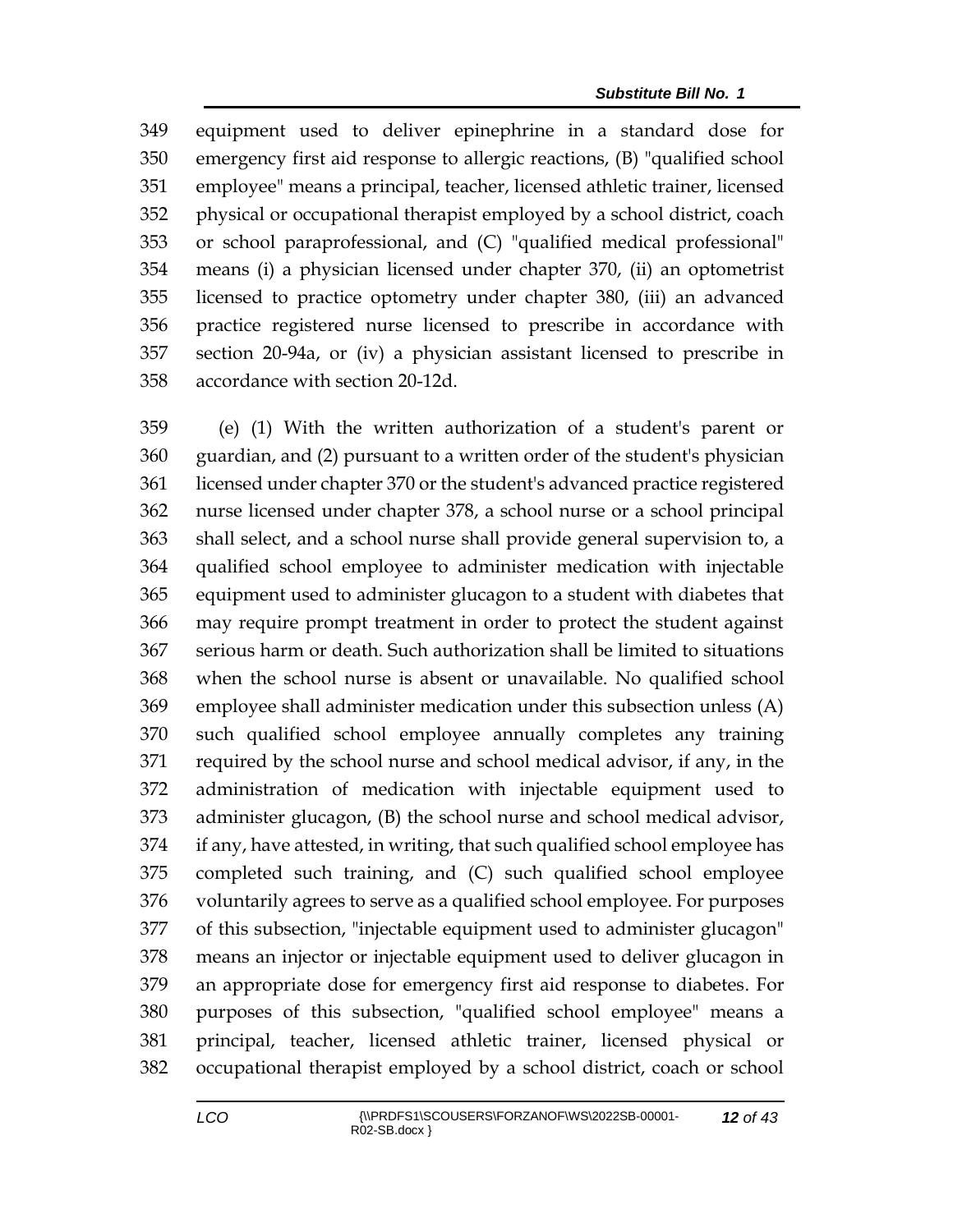## paraprofessional.

 (f) (1) (A) With the written authorization of a student's parent or guardian, and (B) pursuant to the written order of a physician licensed under chapter 370 or an advanced practice registered nurse licensed under chapter 378, a school nurse and a school medical advisor, if any, shall select, and a school nurse shall provide general supervision to, a qualified school employee to administer antiepileptic medication, including by rectal syringe, to a specific student with a medically diagnosed epileptic condition that requires prompt treatment in accordance with the student's individual seizure action plan. Such authorization shall be limited to situations when the school nurse is absent or unavailable. No qualified school employee shall administer medication under this subsection unless (i) such qualified school employee annually completes the training program described in subdivision (2) of this subsection, (ii) the school nurse and school medical advisor, if any, have attested, in writing, that such qualified school employee has completed such training, (iii) such qualified school employee receives monthly reviews by the school nurse to confirm such qualified school employee's competency to administer antiepileptic medication under this subsection, and (iv) such qualified school employee voluntarily agrees to serve as a qualified school employee. For purposes of this subsection, "qualified school employee" means a principal, teacher, licensed athletic trainer, licensed physical or occupational therapist employed by a school district, coach or school paraprofessional.

 (2) The Department of Education, in consultation with the School Nurse Advisory Council, established pursuant to section 10-212f, and the Association of School Nurses of Connecticut, shall develop an antiepileptic medication administrating training program. Such training program shall include instruction in (A) an overview of childhood epilepsy and types of seizure disorders, (B) interpretation of individual student's emergency seizure action plan and recognition of individual student's seizure activity, (C) emergency management procedures for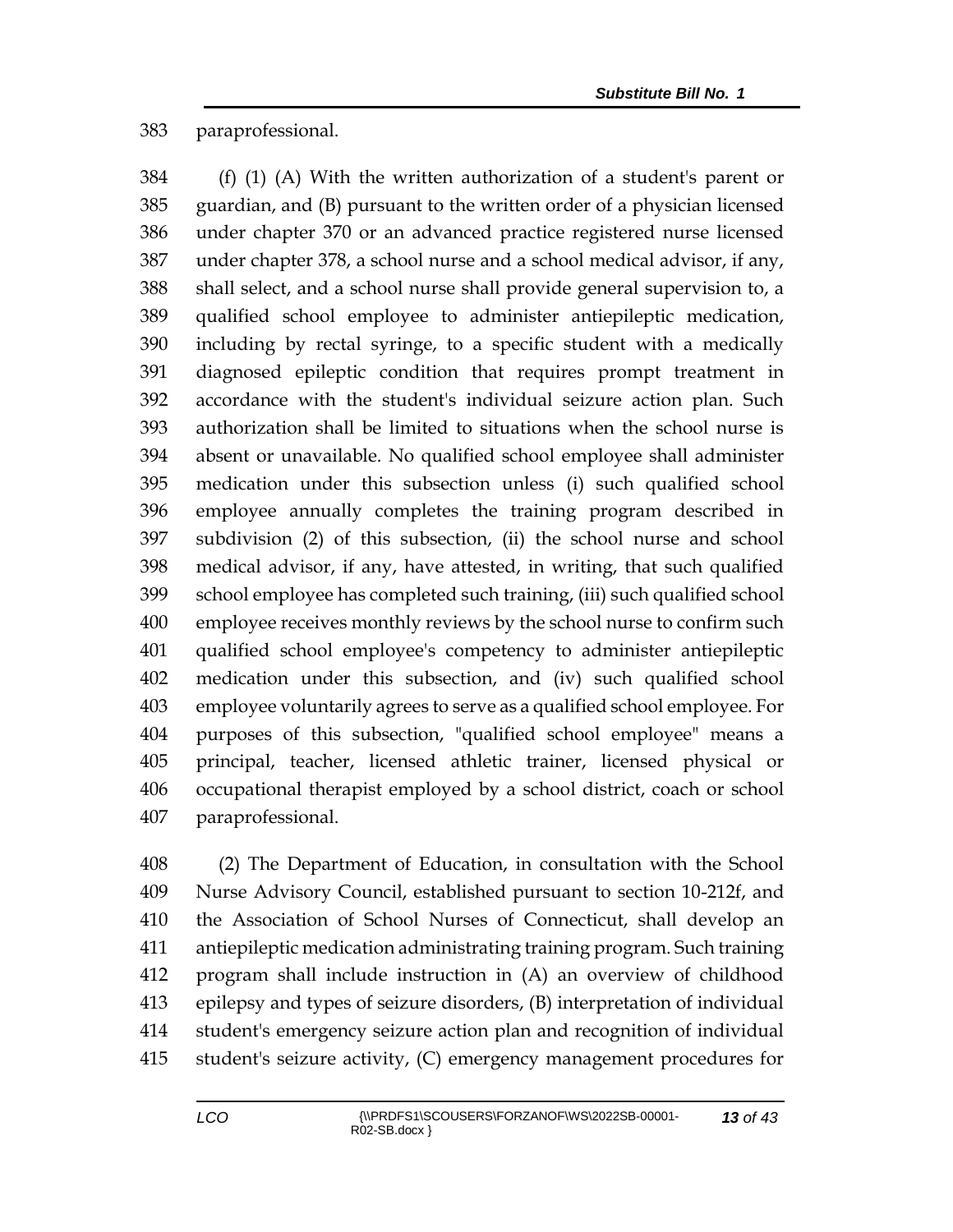seizure activity, including administration techniques for emergency seizure medication, (D) when to activate emergency medical services and postseizure procedures and follow-up, (E) reporting procedures after a student has required such delegated emergency seizure medication, and (F) any other relevant issues or topics related to emergency interventions for students who experience seizures.

 (g) (1) A school nurse or, in the absence of a school nurse, a qualified school employee may maintain opioid antagonists for the purpose of emergency first aid to students who experience an opioid-related drug overdose and do not have a prior written authorization of a parent or guardian or a prior written order of a qualified medical professional for the administration of such opioid antagonist. A school nurse or a school principal shall select qualified school employees to administer such opioid antagonist under this subdivision, and there shall be at least one such qualified school employee on the grounds of the school during regular school hours in the absence of a school nurse. A school nurse or, 432 in the absence of such school nurse, such qualified school employee may administer such opioid antagonist under this subdivision, provided such administration of the opioid antagonist is in accordance with policies and procedures adopted pursuant to subsection (a) of this section. Such administration of an opioid antagonist by a qualified school employee shall be limited to situations when the school nurse is absent or unavailable. No school nurse or qualified school employee shall administer such opioid antagonist under this subdivision unless such school nurse or qualified school employee completes a training program in the distribution and administration of an opioid antagonist developed by the Department of Education, Department of Public Health and the Department of Consumer Protection, or under an agreement entered into pursuant to section 21a-286, as amended by this act. The parent or guardian of a student may submit a request, in writing, to the school nurse and school medical advisor, if any, that an opioid antagonist shall not be administered to such student under this subdivision.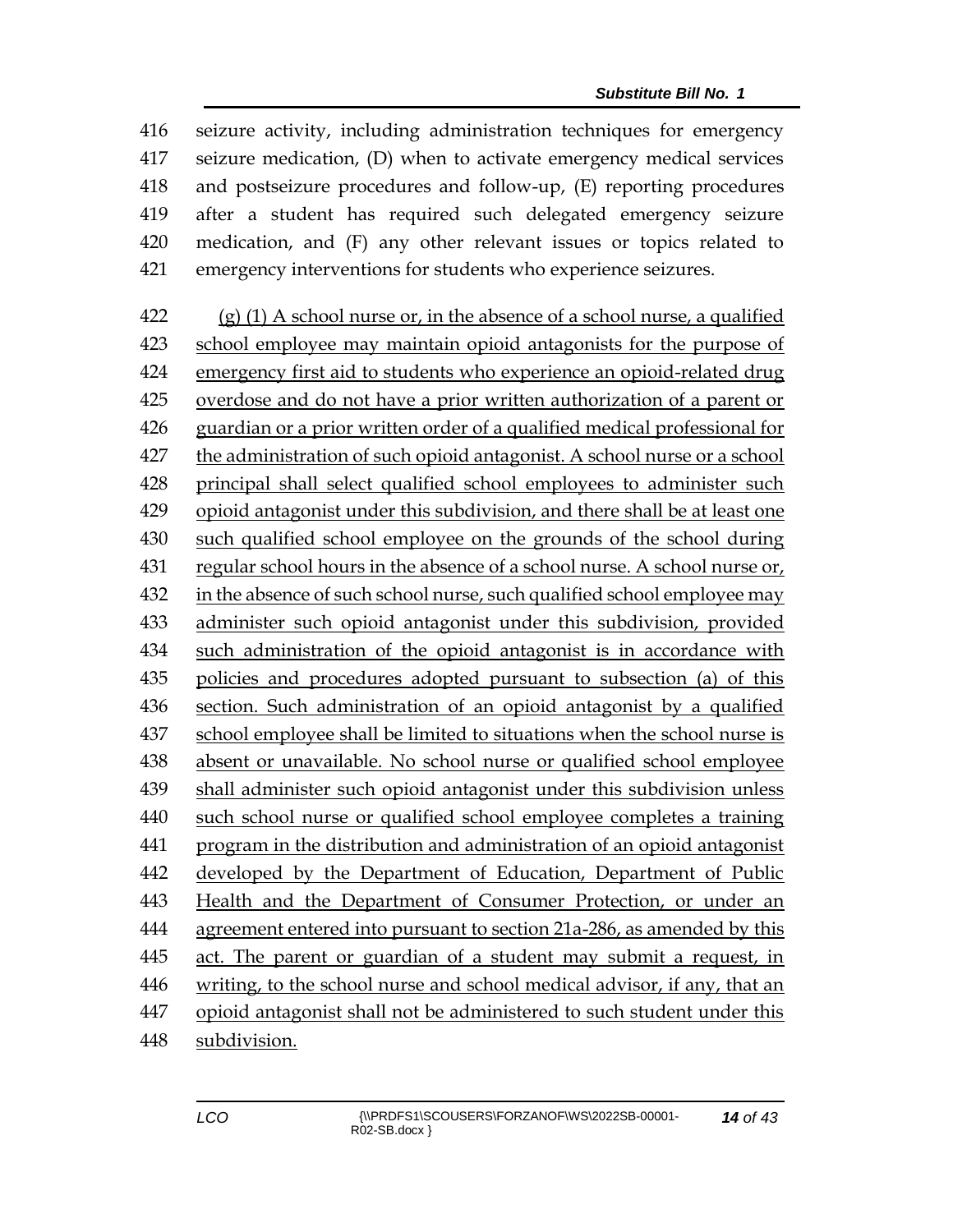(2) Not later than October 1, 2022, the Department of Education, in consultation with the Departments of Consumer Protection and Public Health, shall develop guidelines for use by local and regional boards of education on the storage and administration of opioid antagonists in schools in accordance with the provisions of this subsection. (3) For purposes of this subsection, (A) "opioid antagonist" means naloxone hydrochloride or any other similarly acting and equally safe drug approved by the federal Food and Drug Administration for the treatment of a drug overdose, (B) "qualified school employee" means a principal, teacher, licensed athletic trainer, licensed physical or occupational therapist employed by a school district, coach or school paraprofessional, and (C) "qualified medical professional" means (i) a physician licensed under chapter 370, (ii) an optometrist licensed to practice optometry under chapter 380, (iii) an advanced practice registered nurse licensed to prescribe in accordance with section 20-94a, or (iv) a physician assistant licensed to prescribe in accordance with section 20-12d. Sec. 7. Section 21a-286 of the general statutes is repealed and the following is substituted in lieu thereof (*Effective July 1, 2022*): (a) For purposes of this section: (1) "Opioid antagonist" shall have the meaning set forth in section

17a-714a.

 (2) "Prescribing practitioner" shall have the meaning set forth in section 20-14c.

(3) "Pharmacist" shall have the meaning set forth in section 20-609a.

 (b) A prescribing practitioner or a pharmacist certified to prescribe naloxone pursuant to section 20-633c may enter into an agreement with a law enforcement agency, emergency medical service provider, government agency, **[**or**]** community health organization or local or regional board of education related to the distribution and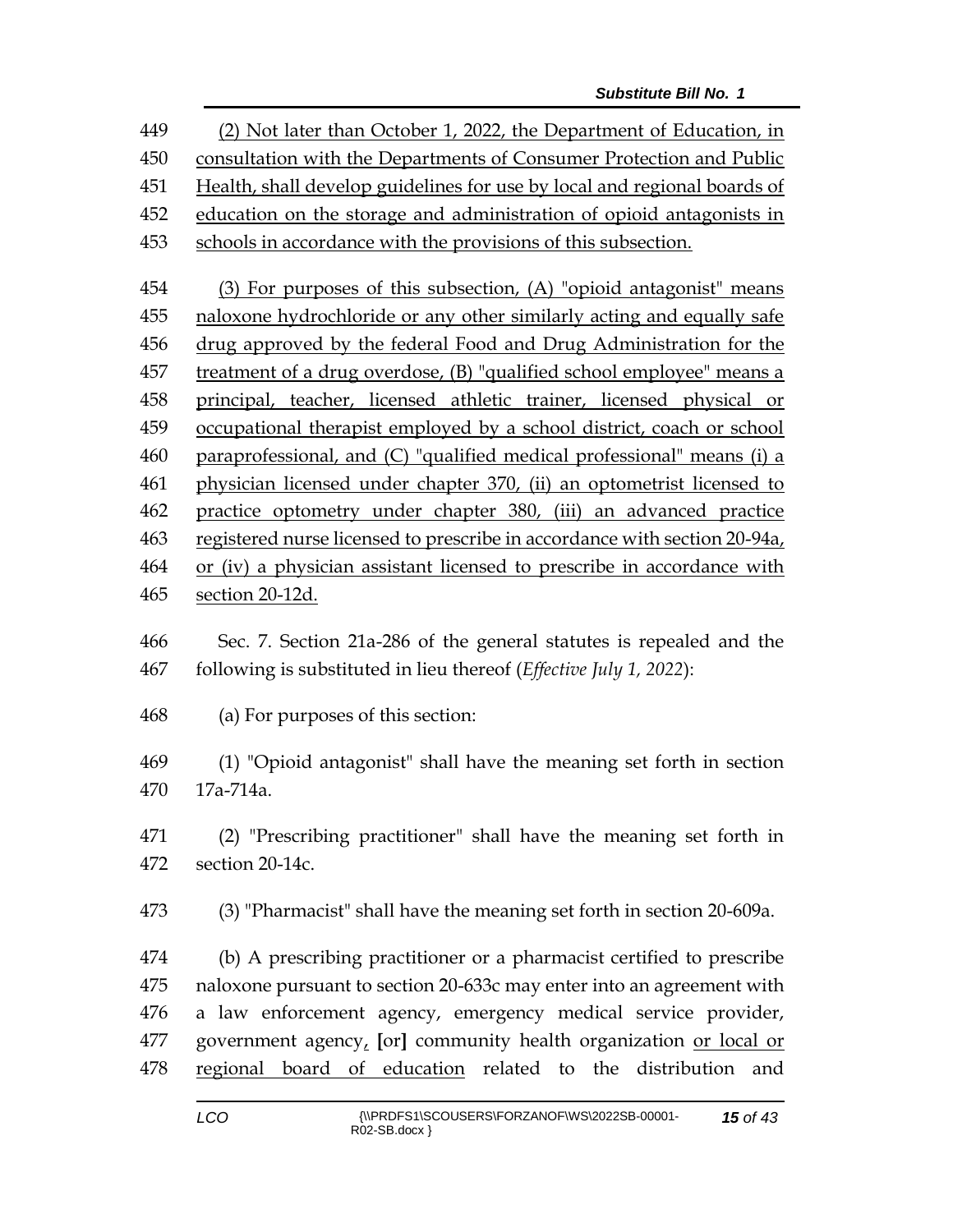administration of an opioid antagonist for the reversal of an opioid overdose. The prescribing practitioner or pharmacist shall provide training to persons who will distribute or administer the opioid antagonist pursuant to the terms of the agreement. Persons other than the prescribing practitioner or pharmacist shall receive training in the distribution or administration of opioid antagonists prior to distributing or administering an opioid antagonist. The agreement shall address the storage, handling, labeling, recalls and recordkeeping of opioid antagonists by the law enforcement agency, emergency medical service provider, government agency, **[**or**]** community health organization or local or regional board of education which is party to the agreement.

 (c) A prescribing practitioner or pharmacist who enters into an agreement pursuant to subsection (b) of this section shall not be liable for damages in a civil action or subject to administrative or criminal prosecution for the administration or dispensing of an opioid antagonist by such law enforcement agency, emergency medical service provider, government agency, **[**or**]** community health organization or local or regional board of education.

 (d) The Commissioner of Consumer Protection may adopt regulations, in accordance with the provisions of chapter 54, to implement the provisions of this section.

 Sec. 8. (*Effective July 1, 2022*) For the school year ending July 1, 2022, the Department of Consumer Protection, in collaboration with the Department of Education, shall provide information to local and regional boards of education regarding where such boards can acquire opioid antagonists, as defined in section 10-212a of the general statutes, as amended by this act, including the name and contact information of any manufacturer of opioid antagonists that is providing such opioid antagonists at no cost to school districts.

 Sec. 9. (NEW) (*Effective July 1, 2022*) (a) There is established a minority teacher candidate scholarship program administered by the Department of Education, in consultation with the Office of Higher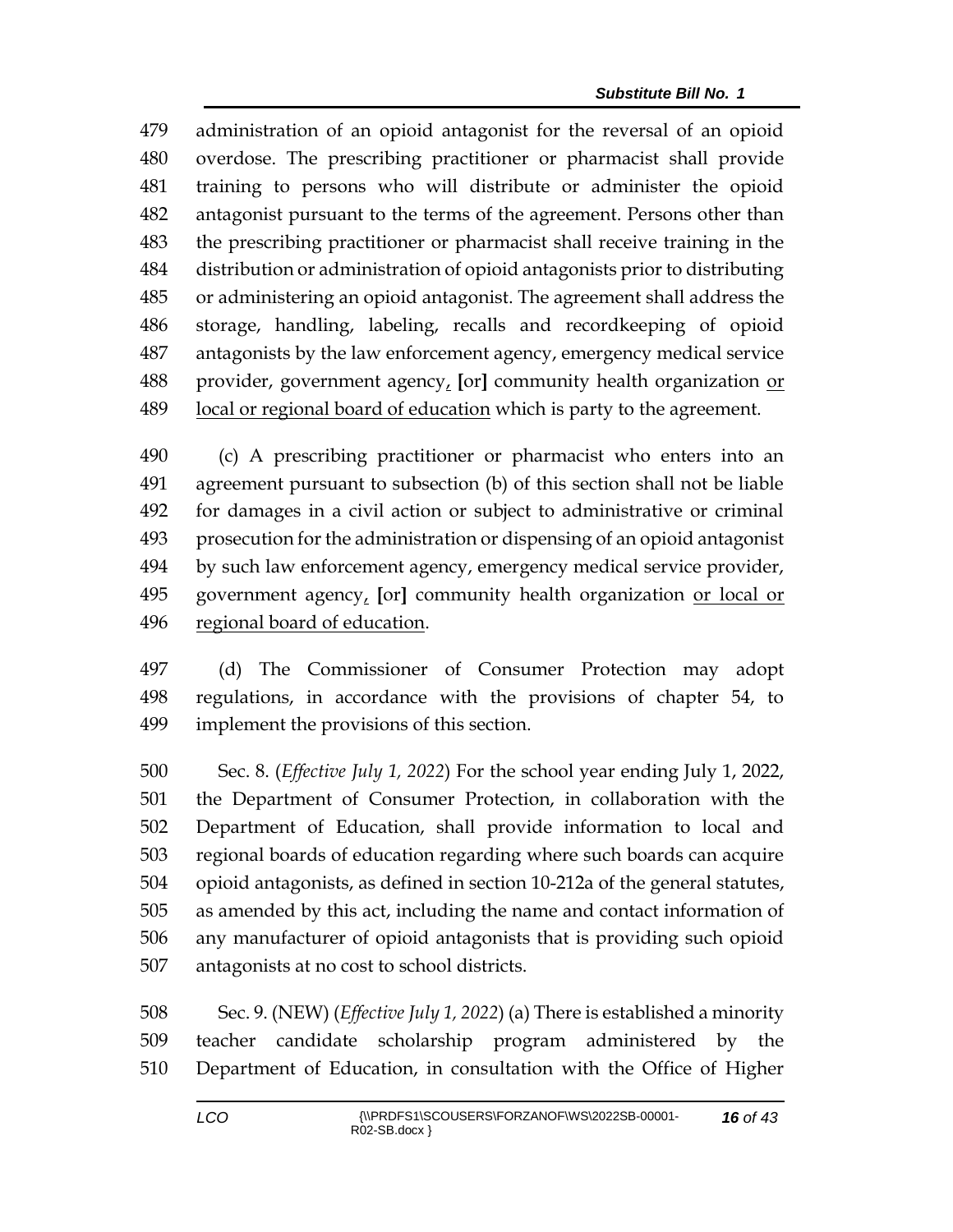Education. The program shall provide an annual scholarship to minority students who (1) graduated from a public high school in a priority school district, as described in section 10-266p of the general statutes, and (2) are enrolled in a teacher preparation program at any four-year institution of higher education. Maximum grants shall not exceed twenty thousand dollars per year. The department shall ensure that at least fifty per cent of the scholarship recipients are men.

 (b) Not later than January 1, 2023, the department shall develop a policy concerning the administration of the scholarship. Such policy shall include, but need not be limited to, provisions regarding (1) any additional eligibility criteria, (2) payment and distribution of the scholarships, and (3) the notification of students in high school in priority school districts of the scholarship program.

 (c) For the fiscal years ending June 30, 2024, and each fiscal year thereafter, the department shall award scholarships in accordance with the provisions of this section and the guidelines developed pursuant to section (b) of this section.

 (d) The Department of Education may accept gifts, grants and donations, from any source, public or private, for the minority teacher candidate scholarship program.

Sec. 10. (*Effective from passage*) (a) As used in this section:

 (1) "Ableism" means the bias, prejudice or discrimination, intentional or unintentional, against people with physical, psychiatric or intellectual disabilities; and

 (2) "Social-emotional learning" has the same meaning as provided in section 10-222v of the general statutes.

 (b) There is established a task force to combat ableism. The task force shall identify (1) current efforts to educate all students on disability and combat ableism in the public school curriculum and classrooms, and (2) opportunities to expand such efforts and integrate them into social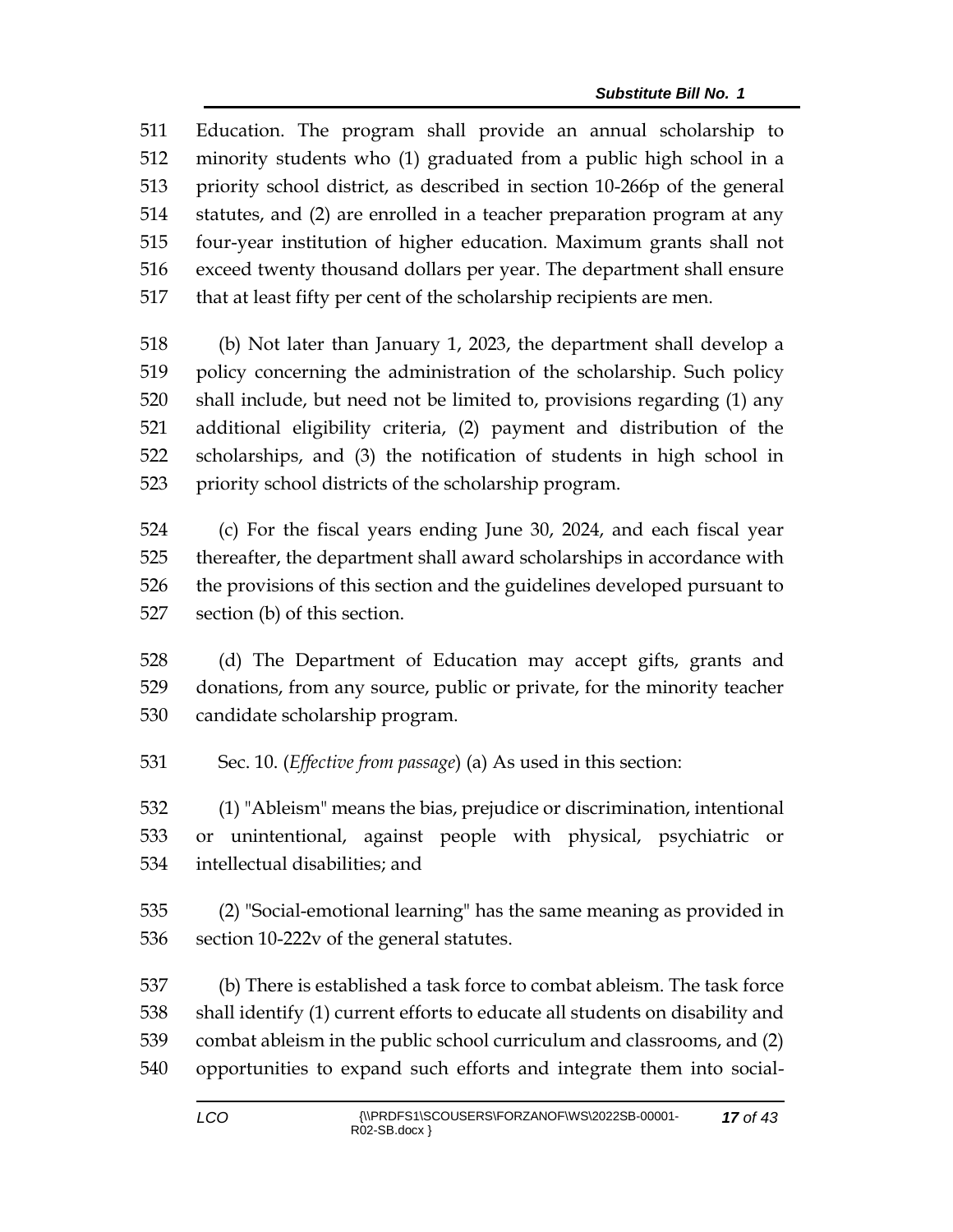emotional learning.

(c) The task force shall consist of the following members:

 (1) Two appointed by the speaker of the House of Representatives, one of whom is an educator employed by a local or regional board of education and one of whom is a leader in social-emotional learning who works with children;

 (2) Two appointed by the president pro tempore of the Senate, one of whom works as a special education teacher and one of whom is a member of the social and emotional learning and school climate advisory collaborative established pursuant to section 10-222q of the general statutes;

 (3) One appointed by the majority leader of the House of Representatives who is a school administrator employed by a local or regional board of education;

 (4) One appointed by the majority leader of the Senate who is a chairperson of a local or regional board of education;

 (5) One appointed by the minority leader of the House of Representatives who is a director or employee of a private nonprofit organization in the state that provides services or programs for children with disabilities;

 (6) One appointed by the minority leader of the Senate who is a director or employee of a private nonprofit organization in the state that provides disability-related services or programs for children;

(7) The Commissioner of Education, or the commissioner's designee;

 (8) The Commissioner of Early Childhood, or the commissioner's designee;

 (9) The Commissioner of Children and Families, or the commissioner's designee;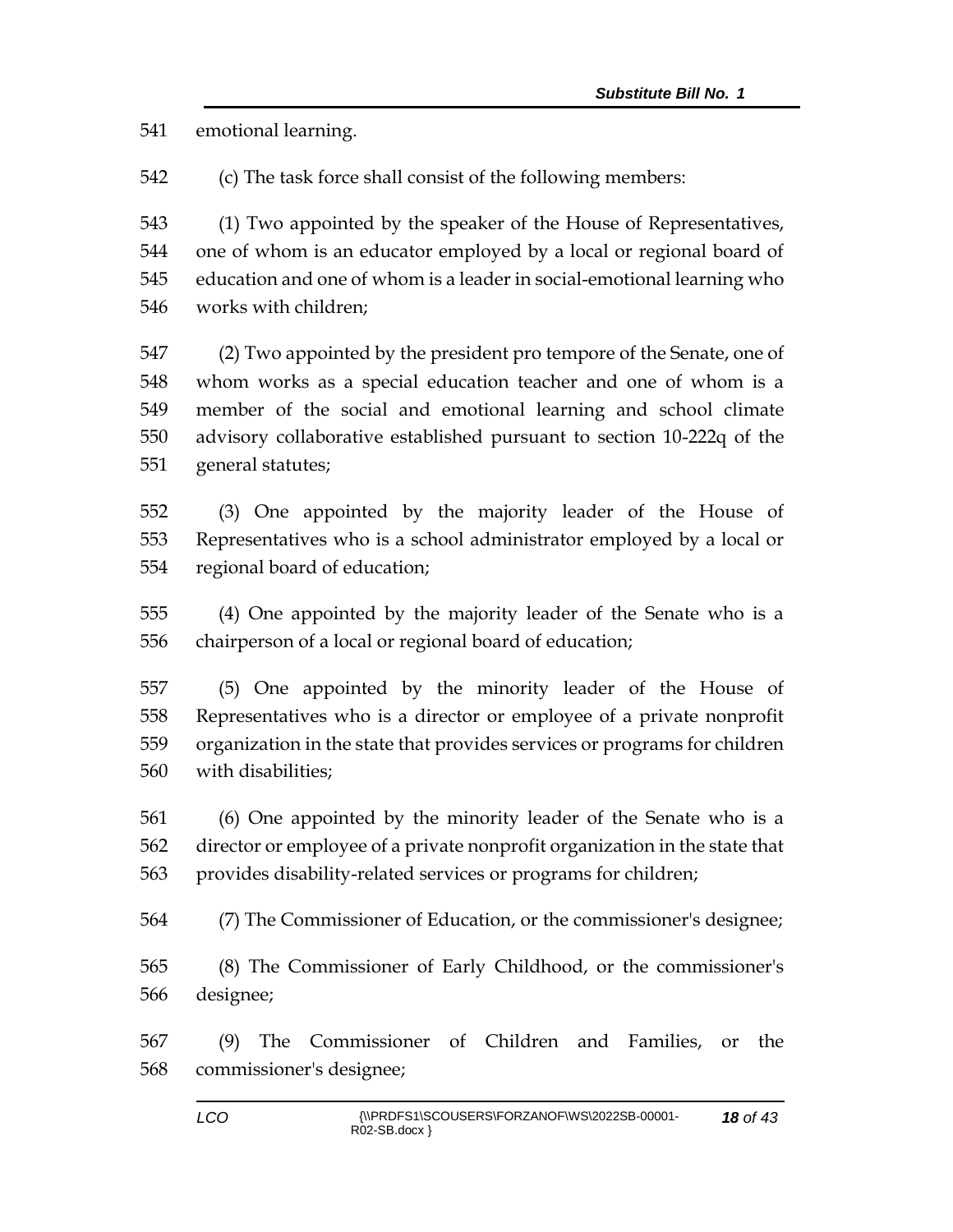(10) The Chief Court Administrator, or the Chief Court Administrator's designee; and (11) The director of Special Education Equity for Kids of Connecticut, or the director's designee. (d) Any member of the task force appointed under subdivision (1), 574 (2), (3), (4), (5) or (6) of subsection (c) of this section may be a member of the General Assembly. (e) All initial appointments to the task force shall be made not later than thirty days after the effective date of this section. Any vacancy shall be filled by the appointing authority. (f) The speaker of the House of Representatives and the president pro tempore of the Senate shall select the chairpersons of the task force from among the members of the task force. Such chairpersons shall schedule the first meeting of the task force, which shall be held not later than sixty days after the effective date of this section. (g) The administrative staff of the joint standing committee of the General Assembly having cognizance of matters relating to children shall serve as administrative staff of the task force. (h) Not later than January 1, 2023, the task force shall submit a report on its findings and recommendations to the joint standing committee of the General Assembly having cognizance of matters relating to children and education, in accordance with the provisions of section 11-4a of the general statutes. The task force shall terminate on the date that it submits such report or January 1, 2023, whichever is later. Sec. 11. (*Effective from passage*) (a) There is established a task force to study the governance structure and internal procedures of the Connecticut Interscholastic Athletic Conference. Such study shall include, but need not be limited to, an examination of the leadership structure of the conference and how leadership positions are filled, and

how the conference receives and resolves complaints filed by members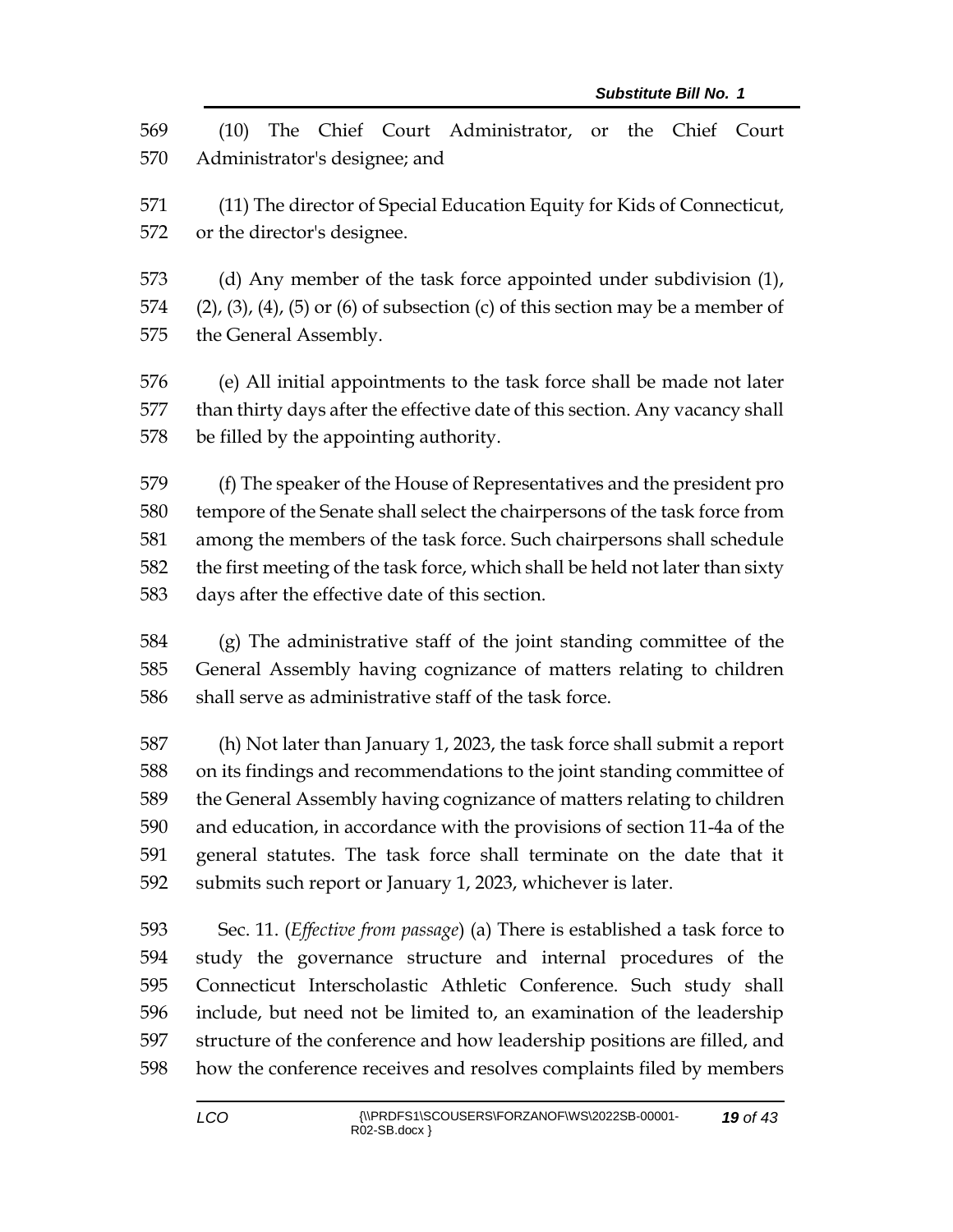of the conference and individuals.

(b) The task force shall consist of the following members:

 (1) One appointed by the speaker of the House of Representatives, who has expertise in coaching;

 (2) One appointed by the president pro tempore of the Senate, who has expertise in sports management;

 (3) One appointed by the majority leader of the House of Representatives, who is a coach for a member of the Connecticut Interscholastic Athletic Conference;

 (4) One appointed by the majority leader of the Senate, who is an athletic director for a school district that is a member of the Connecticut Interscholastic Athletic Conference;

 (5) One appointed by the minority leader of the House of Representatives, who is an administrator at a school that is a member of the Connecticut Interscholastic Athletic Conference;

 (6) One appointed by the minority leader of the Senate, who is a parent of a student athlete for a school that is a member of the Connecticut Interscholastic Athletic Conference; and

 (7) The director of the Connecticut Interscholastic Athletic Conference, or the director's designee.

 (c) Any member of the task force appointed under subdivision (1), (2), (3), (4), (5) or (6) of subsection (b) of this section may be a member of the General Assembly.

 (d) All initial appointments to the task force shall be made not later than thirty days after the effective date of this section. Any vacancy shall be filled by the appointing authority.

(e) The speaker of the House of Representatives and the president pro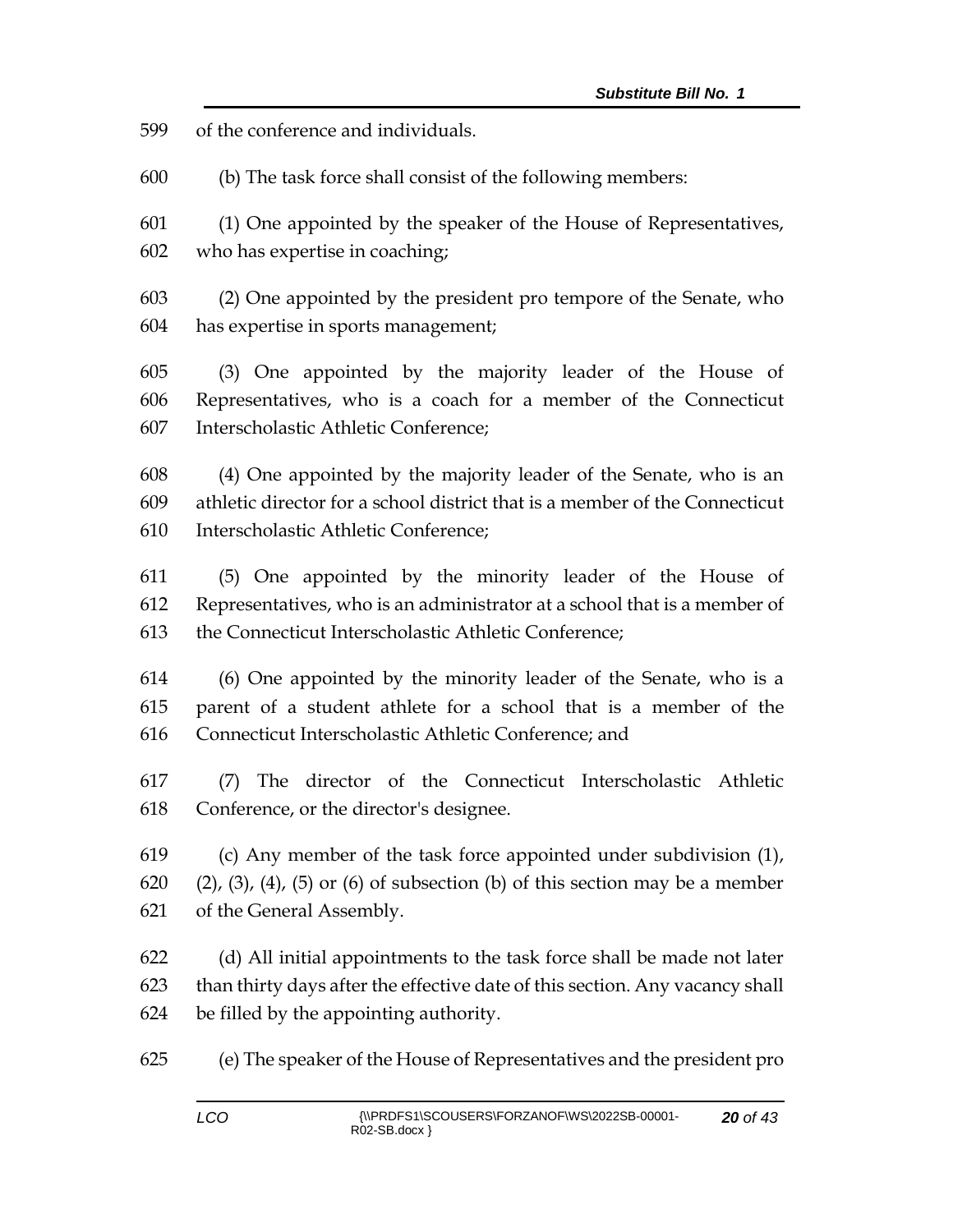tempore of the Senate shall select the chairpersons of the task force from among the members of the task force. Such chairpersons shall schedule the first meeting of the task force, which shall be held not later than sixty days after the effective date of this section.

 (f) The administrative staff of the joint standing committee of the General Assembly having cognizance of matters relating to education shall serve as administrative staff of the task force.

 (g) Not later than January 1, 2023, the task force shall submit a report, in accordance with the provisions of section 11-4a of the general statutes, on its findings and recommendations to the joint standing committee of the General Assembly having cognizance of matters relating to education. The task force shall terminate on the date that it submits such report or January 1, 2023, whichever is later.

- Sec. 12. (NEW) (*Effective July 1, 2022*) (a) As used in this section:
- (1) "School readiness program" has the same meaning as provided in section 10-16p of the general statutes, as amended by this act; and

 (2) "Competitive municipality" means, for the fiscal year ending June 30, 2024, a municipality that is among the lowest fifty municipalities when ranked by wealth, as determined by the Commissioner of Early Childhood, and for the fiscal year ending June 30, 2025, a municipality that is among the lowest one hundred municipalities when ranked by wealth, as determined by the commissioner.

 (b) For the fiscal year ending July 1, 2023, and each fiscal year thereafter, the Commissioner of Early Childhood shall coordinate with local and regional school readiness councils to conduct needs assessments for infant, toddler and preschool spaces in school readiness programs throughout the state. The commissioner shall use the results of such needs assessments to increase or adjust the number of infant, toddler and preschool spaces in school readiness programs to meet the need or demand of each community and to provide grants under section 10-16p of the general statutes, as amended by this act, in accordance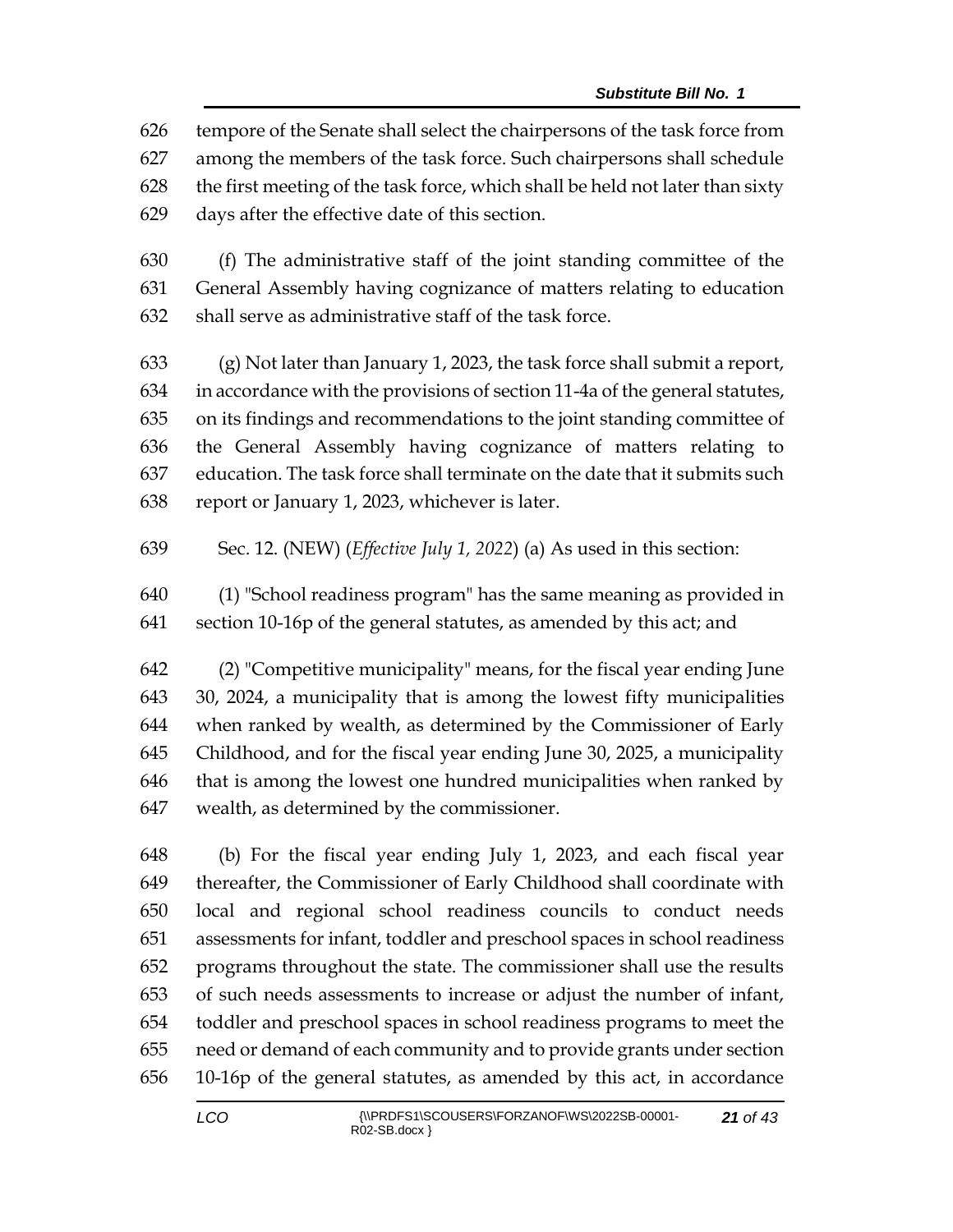with subsections (c) to (e), inclusive, of this section.

 (c) For the fiscal year ending June 30, 2024, the commissioner shall increase or adjust the number of infant, toddler and preschool spaces, in accordance with the needs assessments conducted pursuant to subsection (b) of this section, in priority school districts, as described in section 10-266p of the general statutes. The commissioner shall provide grants under section 10-16p of the general statutes, as amended by this act, to accomplish such increase or adjustment in such spaces.

 (d) For the fiscal years ending June 30, 2025, and June 30, 2026, the commissioner shall increase or adjust the number of infant, toddler and preschool spaces, in accordance with the needs assessments conducted pursuant to subsection (b) of this section, in competitive municipalities. The commissioner shall provide grants under section 10-16p of the general statutes, as amended by this act, to accomplish such increase or adjustment in such spaces.

 (e) For the fiscal year ending June 30, 2027, and each fiscal year thereafter, the commissioner shall increase or adjust the number of infant, toddler and preschool spaces, in accordance with the needs assessments conducted pursuant to subsection (b) of this section, for each community throughout the state. The commissioner shall provide grants under section 10-16p of the general statutes, as amended by this act, to accomplish such increase or adjustment in such spaces.

 Sec. 13. Subdivision (1) of subsection (b) of section 10-16q of the general statutes is repealed and the following is substituted in lieu thereof (*Effective July 1, 2022*):

 (b) (1) **[**For the fiscal year ending June 30, 2020, the per child cost of the Office of Early Childhood school readiness program offered by a school readiness provider shall not exceed eight thousand nine hundred twenty-seven dollars.**]** For the fiscal year ending June 30, **[**2021**]** 2023, and each fiscal year thereafter, the per child cost of the Office of Early Childhood school readiness program offered by a school readiness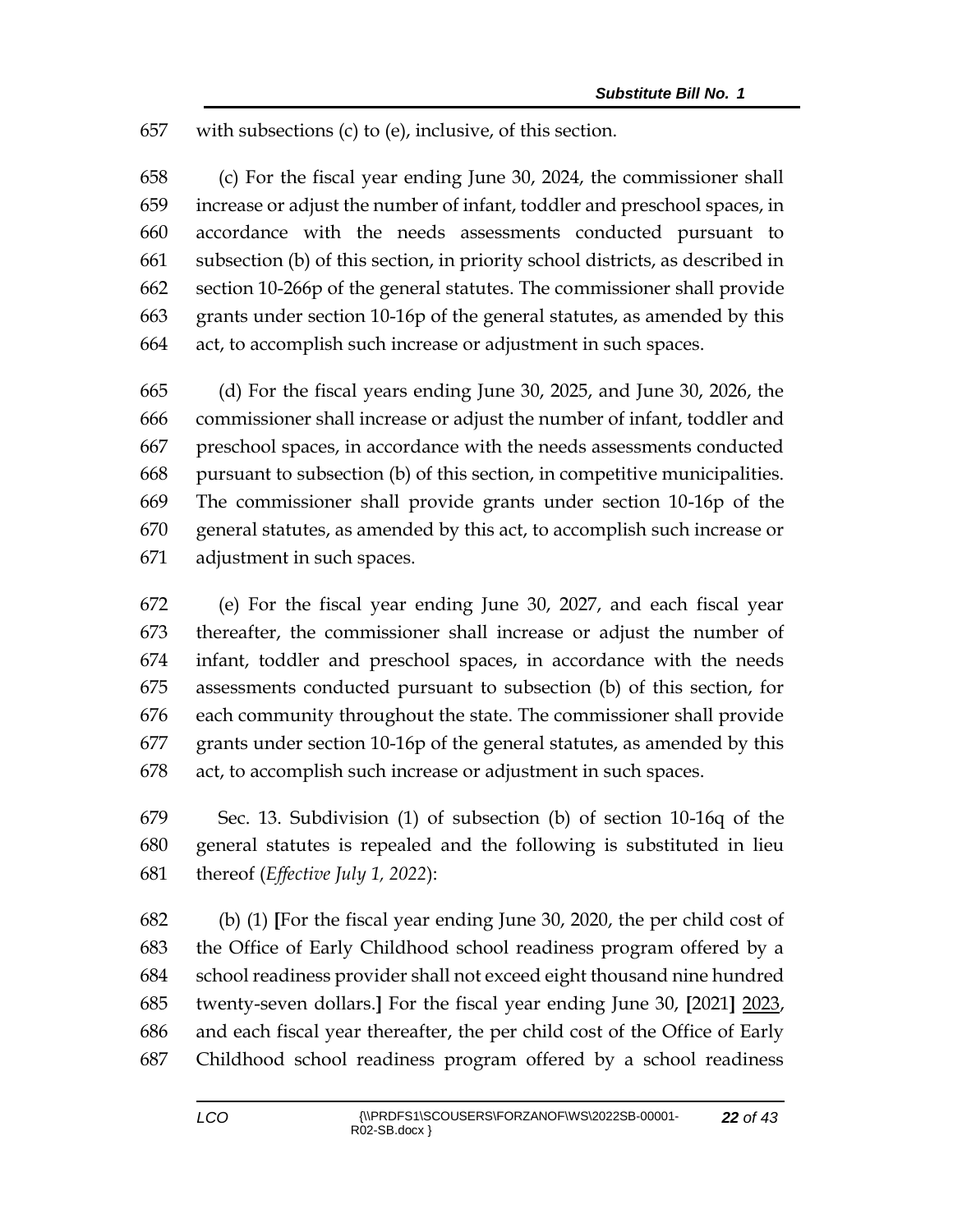| 688 | provider shall not exceed [nine thousand twenty-seven dollars] $(A)$     |
|-----|--------------------------------------------------------------------------|
| 689 | sixteen thousand dollars for each child three years of age or under who  |
| 690 | is in infant or toddler care and not in a preschool program, and (B)     |
| 691 | fourteen thousand five hundred dollars for each child three years of age |
| 692 | or older who is in a preschool program.                                  |
| 693 | Sec. 14. Section 10-16p of the 2022 supplement to the general statutes   |

 is repealed and the following is substituted in lieu thereof (*Effective July 1, 2022*):

 (a) As used in sections 10-16o to 10-16r, inclusive, as amended by this act, 10-16u, 17b-749a and 17b-749c:

 (1) "School readiness program" means a **[**nonsectarian**]** program that (A) meets the standards set by the Office of Early Childhood pursuant to subsection (b) of this section and the requirements of section 10-16q, as amended by this act, and (B) provides a developmentally appropriate learning experience of not less than four hundred fifty hours and one hundred eighty days for eligible children, except as provided in subsection (d) of section 10-16q;

 (2) "Eligible children" means children three and four years of age and children five years of age who are not eligible to enroll in school pursuant to section 10-15c, or who are eligible to enroll in school and will attend a school readiness program pursuant to section 10-16t;

 (3) "Priority school" means a school in which forty per cent or more of the lunches served are served to students who are eligible for free or reduced price lunches pursuant to federal law and regulations, excluding such a school located in a priority school district pursuant to section 10-266p or in a former priority school district receiving a grant pursuant to subsection (c) of this section and, on and after July 1, 2001, excluding such a school in a transitional school district receiving a grant pursuant to section 10-16u;

 (4) "Severe need school" means a school in a priority school district pursuant to section 10-266p or in a former priority school district in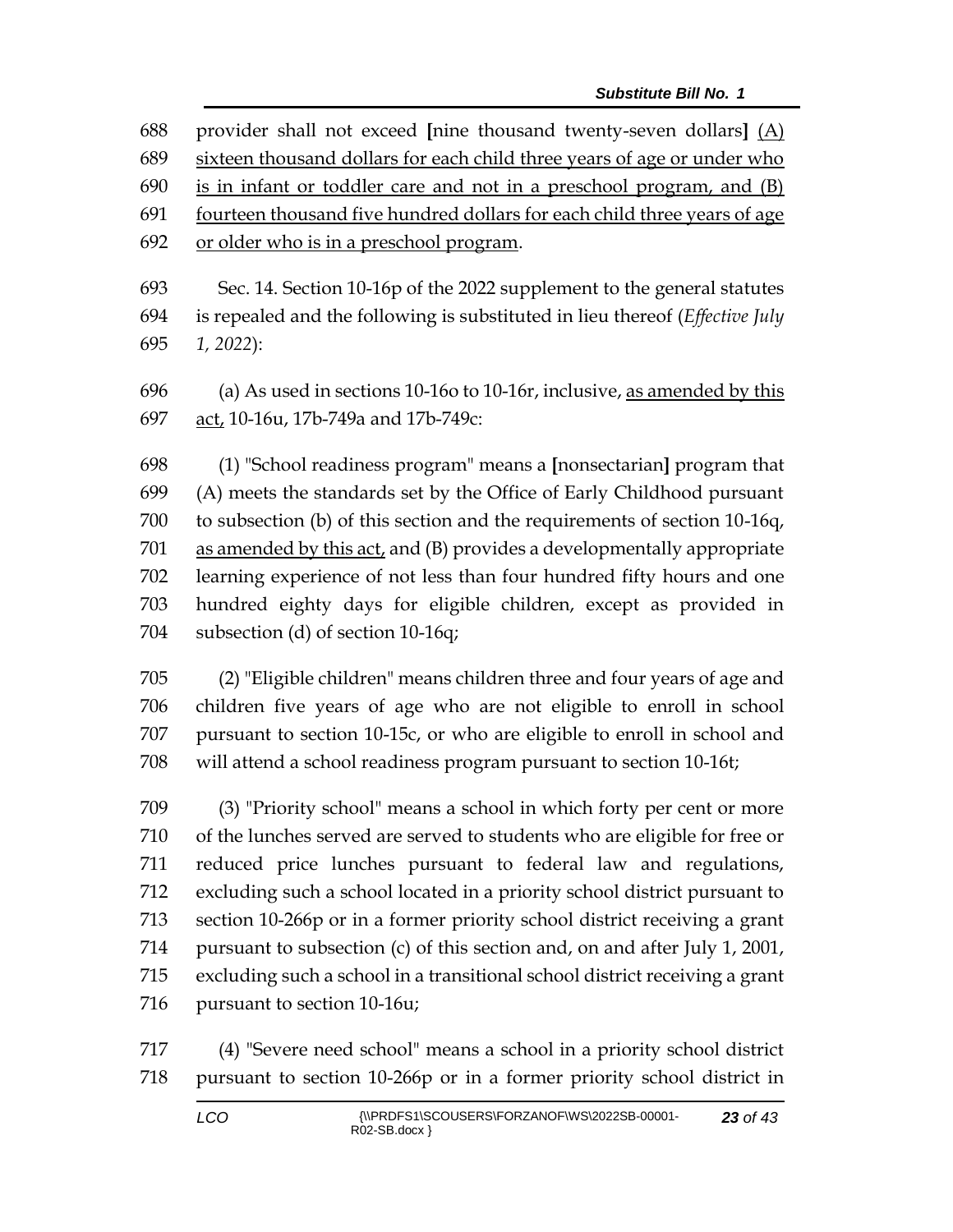which forty per cent or more of the lunches served are served to students who are eligible for free or reduced price lunches;

 (5) "Accredited" means accredited by the National Association for the Education of Young Children, National Association for Family Child Care, a Head Start on-site program review instrument or a successor instrument pursuant to federal regulations, or otherwise meeting such criteria as may be established by the commissioner, unless the context otherwise requires;

 (6) "Year-round" means fifty weeks per year, except as provided in subsection (d) of section 10-16q;

(7) "Commissioner" means the Commissioner of Early Childhood;

(8) "Office" means the Office of Early Childhood;

 (9) "Seeking accreditation" means a school readiness program seeking accreditation by the National Association for the Education of Young Children, National Association for Family Child Care or a Head Start on-site program review instrument or successor instrument pursuant to federal regulations, or attempting to meet criteria as may be established by the commissioner; and

 (10) "Concentration in early childhood education" means a program of study in early childhood education, including, but not limited to, early childhood education, child study, child development or human growth and development.

 (b) (1) The office shall be the lead agency for school readiness. For purposes of this section and section 10-16u, school readiness program providers eligible for funding from the office shall include local and regional boards of education, regional educational service centers, family resource centers and providers of child care centers, group child care homes and family child care homes, as described in section 19a-77, 747 as amended by this act, Head Start programs, preschool programs and other programs that meet any standards established by the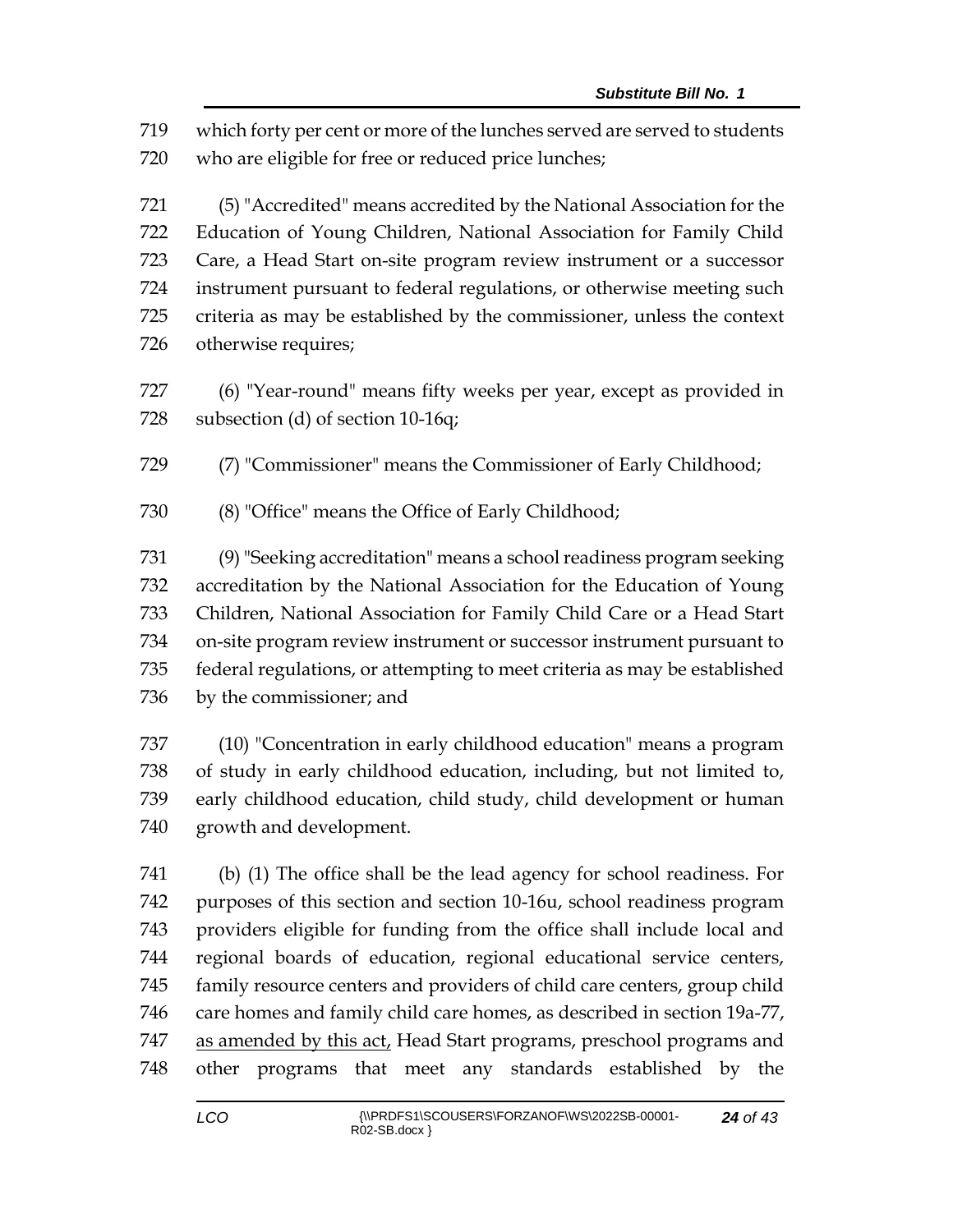commissioner. The office shall establish standards for school readiness programs. The standards may include, but need not be limited to, guidelines for staff-child interactions, curriculum content, including preliteracy development, lesson plans, parental involvement, staff qualifications and training, transition to school and administration. The office shall develop age-appropriate developmental skills and goals for children attending such programs. The commissioner, in consultation with the president of the Connecticut State Colleges and Universities, the Commissioners of Education and Social Services and other appropriate entities, shall develop a professional development program for the staff of school readiness programs.

(2) For purposes of this section:

 (A) Prior to July 1, 2022, "staff qualifications" means that for each early childhood education program accepting state funds for infant, toddler and preschool spaces associated with such program's child care program or school readiness program, there is in each classroom an individual who has at least the following: (i) A childhood development associate credential or an equivalent credential issued by an organization approved by the commissioner and twelve credits or more in early childhood education or child development, as determined by the commissioner or the president of the Connecticut State Colleges and Universities, after consultation with the commissioner, from an institution of higher education (I) accredited by the Board of Regents for Higher Education or Office of Higher Education, and (II) regionally accredited; (ii) an associate degree with twelve credits or more in early childhood education or child development, as determined by the commissioner or the president of the Connecticut State Colleges and Universities, after consultation with the commissioner, from such an institution; (iii) a four-year degree with twelve credits or more in early childhood education or child development, as determined by the commissioner or the president of the Connecticut State Colleges and Universities, after consultation with the commissioner, from such an institution; (iv) certification pursuant to section 10-145b with an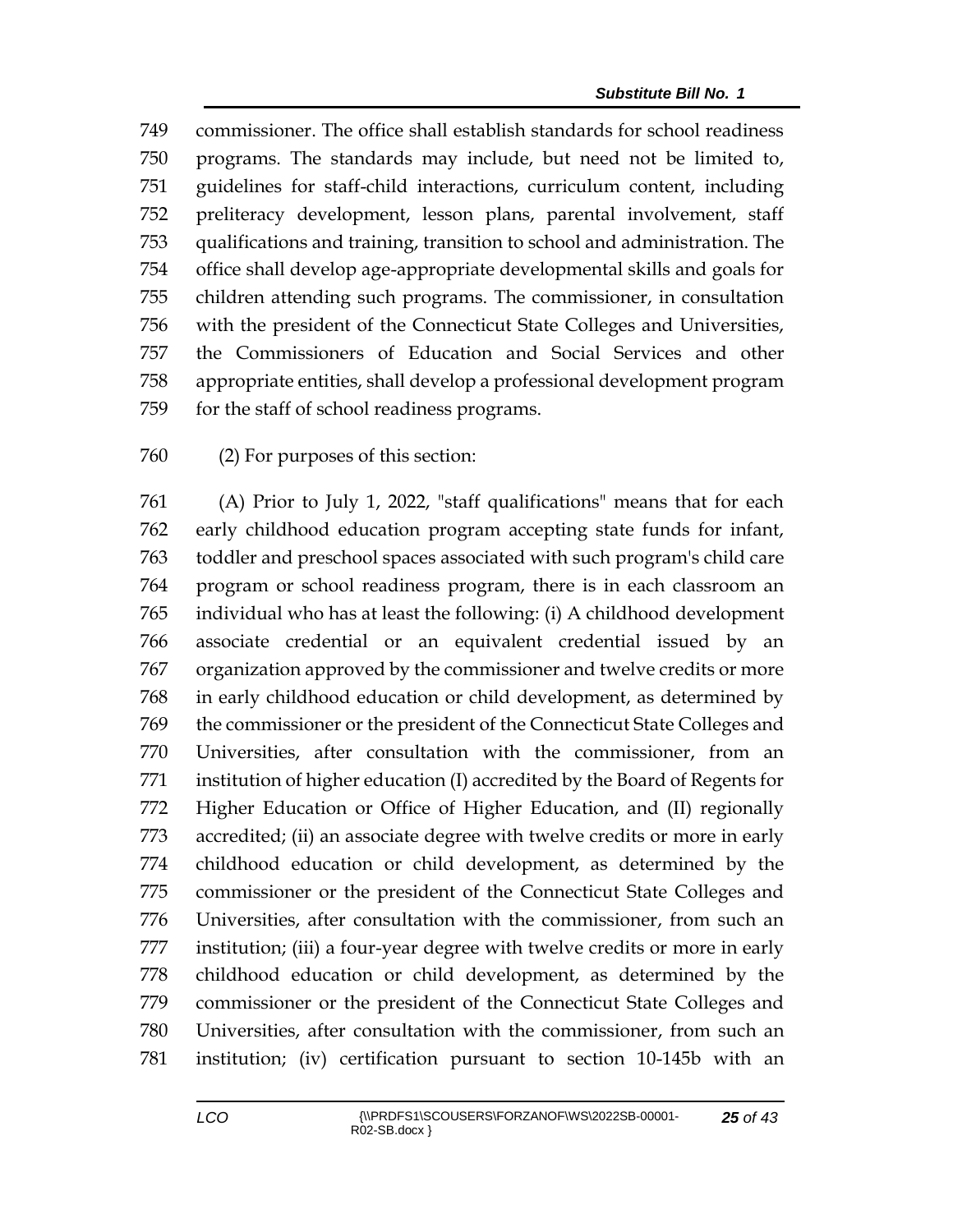endorsement in early childhood education or special education; (v) an associate degree with a concentration in early childhood education from an institution of higher education that is regionally accredited; or (vi) a bachelor's degree with a concentration in early childhood education from an institution of higher education that is regionally accredited;

 (B) From July 1, 2022, until June 30, 2025, "staff qualifications" means that for each early childhood education program accepting state funds for infant, toddler and preschool spaces associated with such program's child care program or school readiness program, (i) at least fifty per cent of those individuals with the primary responsibility for a classroom of children (I) hold certification pursuant to section 10-145b with an endorsement in early childhood education or early childhood special education, (II) have been issued an early childhood teacher credential, pursuant to section 10-520b, (III) hold at least an associate degree with a concentration in early childhood education from an institution of higher education that is regionally accredited, or (IV) satisfy the requirements of subdivision (3), (4) or (5) of this subsection, and (ii) such remaining individuals with the primary responsibility for a classroom of children hold a childhood development associate credential or an equivalent credential issued by an organization approved by the commissioner and twelve credits or more in early childhood education or child development, as determined by the commissioner or the president of the Connecticut State Colleges and Universities, after consultation with the commissioner, from an institution of higher education (I) accredited by the Board of Regents for Higher Education or Office of Higher Education, and (II) regionally accredited;

 (C) From July 1, 2025, until June 30, 2029, "staff qualifications" means that for each early childhood education program accepting state funds 810 for infant, toddler and preschool spaces associated with such program's child care program or school readiness program, (i) at least fifty per cent of those individuals with the primary responsibility for a classroom of children (I) hold certification pursuant to section 10-145b with an endorsement in early childhood education or early childhood special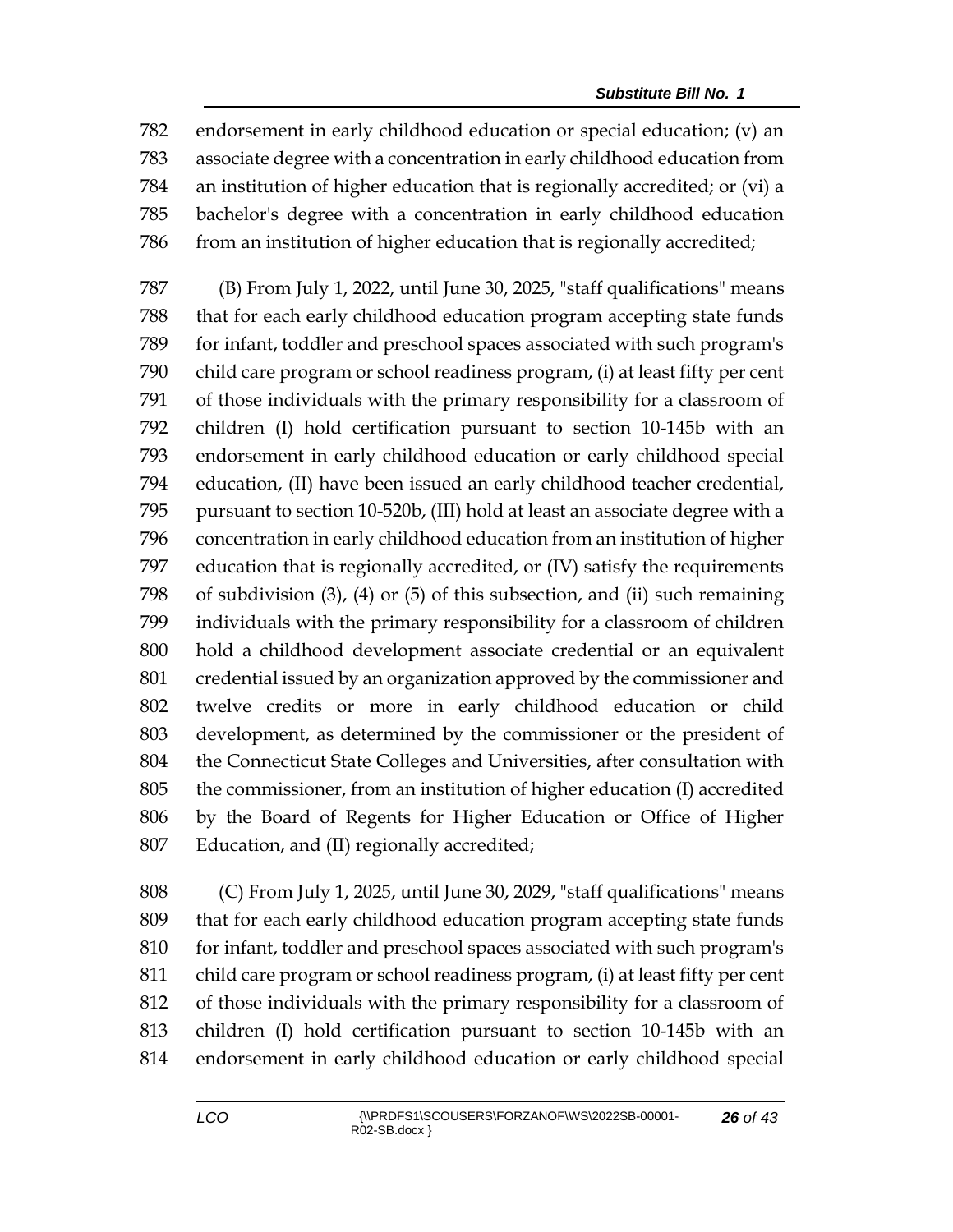education, (II) have been issued an early childhood teacher credential, pursuant to subdivision (2) of section 10-520b, (III) hold at least a bachelor's degree with a concentration in early childhood education from an institution of higher education that is regionally accredited, or (IV) satisfy the requirements of subdivision (3), (4) or (5) of this subsection, and (ii) such remaining individuals with the primary responsibility for a classroom of children (I) hold an associate degree with a concentration in early childhood education from an institution of higher education that is regionally accredited, or (II) have been issued an early childhood teacher credential, pursuant to subdivision (1) of section 10-520b; and

 (D) On and after July 1, 2029, "staff qualifications" means that for each early childhood education program accepting state funds for infant, toddler and preschool spaces associated with such program's child care program or school readiness program, one hundred per cent of those individuals with the primary responsibility for a classroom of children (i) hold certification pursuant to section 10-145b with an endorsement in early childhood education or early childhood special education, (ii) have been issued an early childhood teacher credential, pursuant to subdivision (2) of section 10-520b, (iii) hold at least a bachelor's degree with a concentration in early childhood education from an institution of higher education that is regionally accredited, or (iv) satisfy the requirements of subdivision (3), (4) or (5) of this subsection.

 (3) Any individual with a bachelor's degree in early childhood education or child development or a bachelor's degree and twelve credits or more in early childhood education or child development, who, on or before June 30, 2015, is employed by an early childhood education program that accepts state funds for infant, toddler and preschool spaces associated with such program's child care program or school readiness program shall be considered to meet the staff qualifications required under subparagraphs (B) to (D), inclusive, of subdivision (2) of this subsection. No such early childhood education program shall terminate any such individual from employment for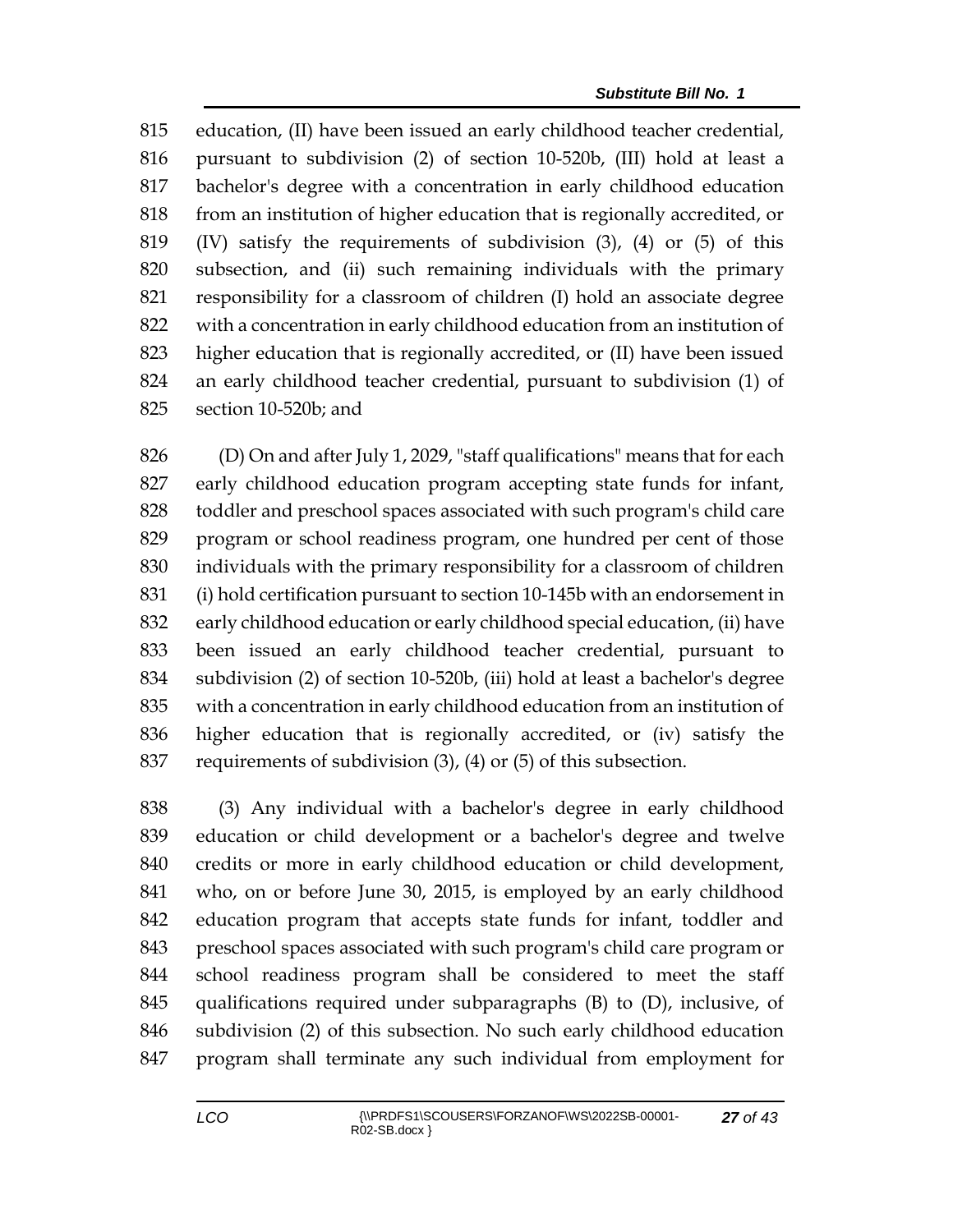purposes of meeting the staff qualification requirements set forth in subparagraph (B), (C) or (D) of subdivision (2) of this subsection.

 (4) Any individual with an associate degree or a bachelor's degree in early childhood education or child development or an associate degree or a bachelor's degree and twelve credits or more in early childhood education or child development from an institution of higher education that is regionally accredited, other than an associate degree or a bachelor's degree with a concentration in early childhood education, may submit documentation concerning such degree for review and assessment by the office as to whether such degree has a sufficient concentration in early childhood education so as to satisfy the requirements set forth in subparagraphs (B) to (D), inclusive, of subdivision (2) of this subsection.

 (5) Any individual with an associate degree with twelve credits or more in early childhood education or child development, as determined by the commissioner or the president of the Connecticut State Colleges and Universities, after consultation with the commissioner, from an institution of higher education (A) accredited by the Board of Regents for Higher Education or Office of Higher Education, and (B) regionally accredited, who has been employed in the same early childhood education program that accepts state funds for infant, toddler and preschool spaces associated with such program's child care program or school readiness program since 1995 shall be considered to meet the staff qualifications required under subparagraphs (B) to (D), inclusive, of subdivision (2) of this subsection until June 30, 2025. On and after July 1, 2025, such individual shall hold a childhood development associate credential or an equivalent credential, described in subparagraph (A) of subdivision (2) of this subsection, or otherwise meet the staff qualifications required under subparagraphs (C) and (D) of subdivision (2) of this subsection. Any such individual who terminates his or her employment with such early childhood education program on or before June 30, 2025, and accepts a position at another early childhood education program accepting state funds for spaces associated with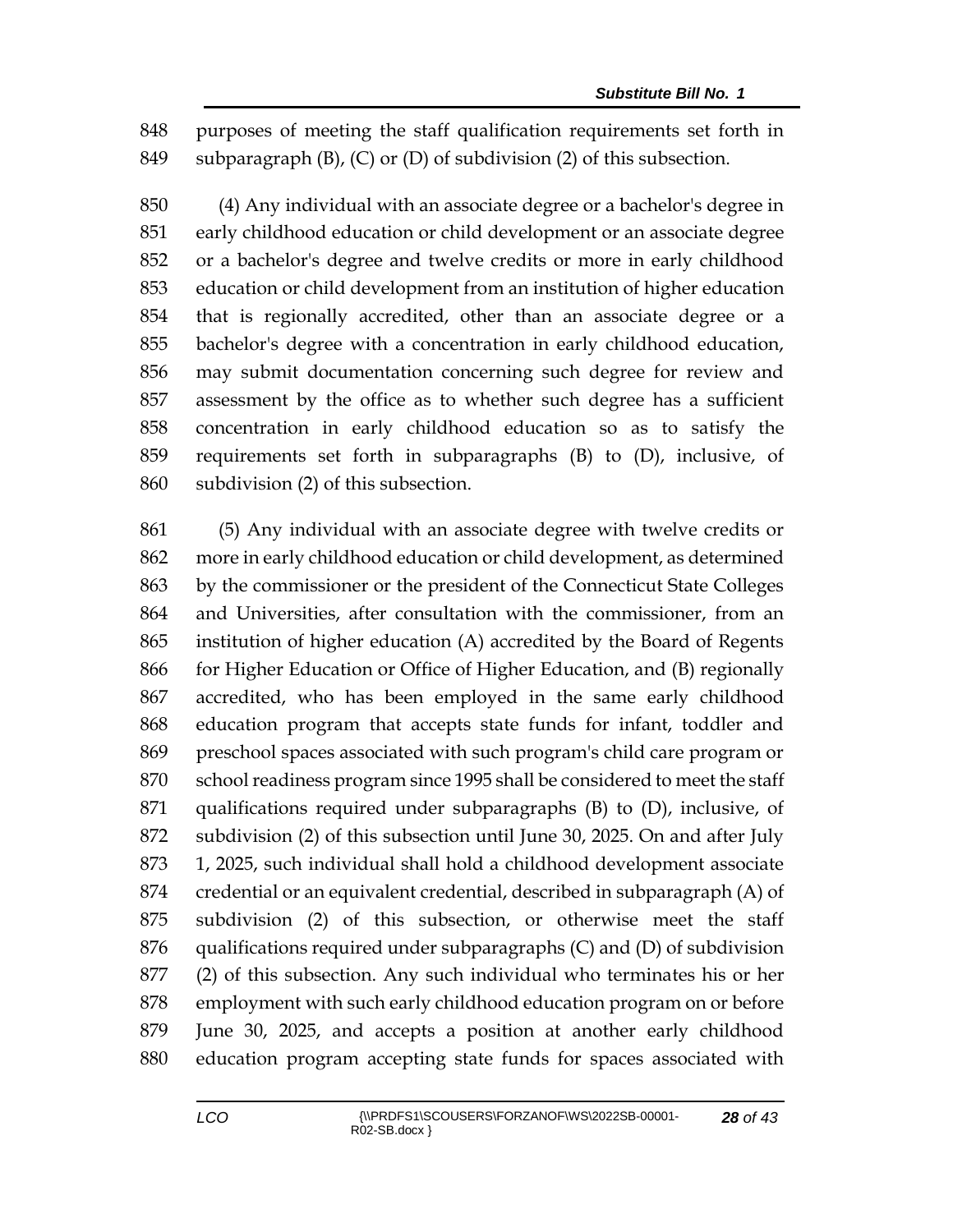such program's child care program or school readiness program shall submit documentation of such individual's progress toward meeting 883 the staff qualification requirements set forth in subparagraph  $(B)$  to  $(D)$ , inclusive, of subdivision (2) of this subsection in a manner determined by the office.

 (c) The commissioner shall establish a grant program to provide spaces in accredited school readiness programs located in priority school districts, as described in section 10-266p, or in former priority school districts for eligible children. The state, acting by and in the discretion of the Commissioner of Early Childhood, in consultation with a town or regional school readiness council, may enter into a contract with a municipality, local or regional board of education, regional educational service center, family resource center, provider of a child care center, group child care home or family child care home, as described in section 19a-77, as amended by this act, Head Start program, preschool program or other program that meets such standards established by the commissioner, to provide, within available appropriations, state financial assistance. Eligibility shall be determined for a five-year period based on an applicant's designation as a priority school district for the initial year of application, except that if a school district that receives a grant pursuant to this subsection is no longer designated as a priority school district at the end of such five-year period, such former priority school district shall continue to be eligible to receive a grant pursuant to this subsection. Grant awards shall be made annually contingent upon available funding and a satisfactory annual evaluation. The chief elected official of such town and the superintendent of schools for such priority school district or former priority school district shall submit a plan for the expenditure of grant funds and responses to the local request for proposal process to the commissioner. The commissioner shall review and approve such plans. The plan shall: (1) Be developed in consultation with the local or regional school readiness council established pursuant to section 10-16r, 913 as amended by this act; (2) be based on a needs and resource assessment; (3) provide for the issuance of requests for proposals for providers of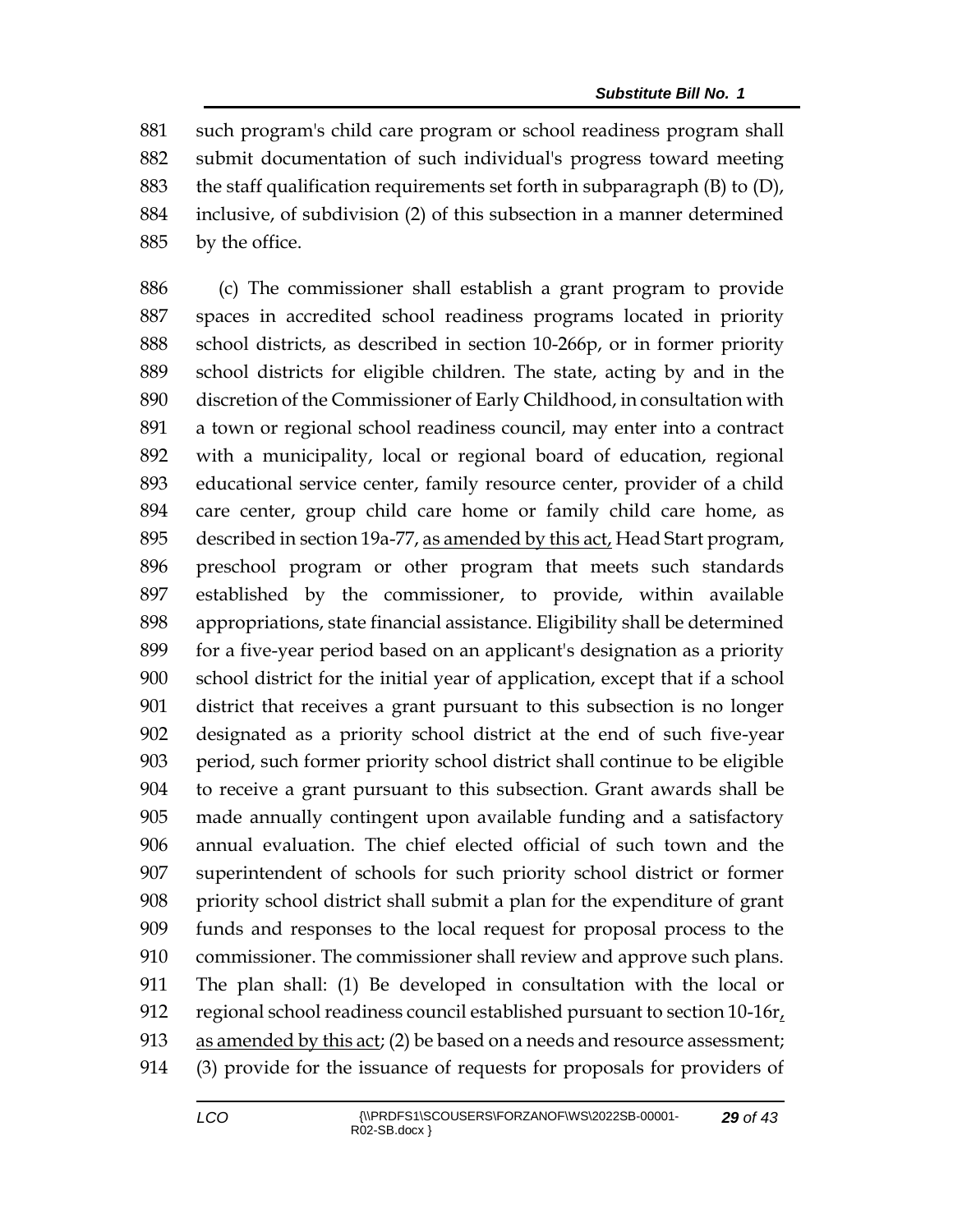accredited school readiness programs, provided, after the initial requests for proposals, facilities that have been approved to operate a child care program financed through the Connecticut Health and Education Facilities Authority and have received a commitment for debt service from the Department of Social Services, pursuant to section 17b- 749i, on or before June 30, 2014, and on or after July 1, 2014, from the office, are exempt from the requirement for issuance of annual requests for proposals; and (4) identify the need for funding pursuant to section 17b-749a in order to extend the hours and days of operation of school readiness programs in order to provide child care services for children attending such programs.

 (d) (1) The commissioner shall establish a competitive grant program to provide spaces in accredited school readiness programs or school readiness programs seeking accreditation located in (A) an area served by a priority school or a former priority school, (B) a town ranked one to fifty when all towns are ranked in ascending order according to town wealth, as defined in subdivision (26) of section 10-262f, whose school district is not a priority school district pursuant to section 10-266p, (C) a town formerly a town described in subparagraph (B) of this subdivision, as provided for in subdivision (2) of this subsection, or (D) a town designated as an alliance district, as defined in section 10-262u, whose school district is not a priority school district pursuant to section 10- 266p. A town in which a priority school is located, a regional school readiness council, pursuant to subsection (c) of section 10-16r, as amended by this act, for a region in which such a school is located or a town described in subparagraph (B) of this subdivision may apply for such a grant in an amount equal to the number of spaces in an accredited school readiness program or a school readiness program seeking accreditation multiplied by the per child cost set forth in subdivision (1) 944 of subsection (b) of section 10-16q, as amended by this act. Eligibility shall be determined for a three-year period based on an applicant's designation as having a priority school or being a town described in subparagraph (B) of this subdivision for the initial year of application. The state, acting by and in the discretion of the Commissioner of Early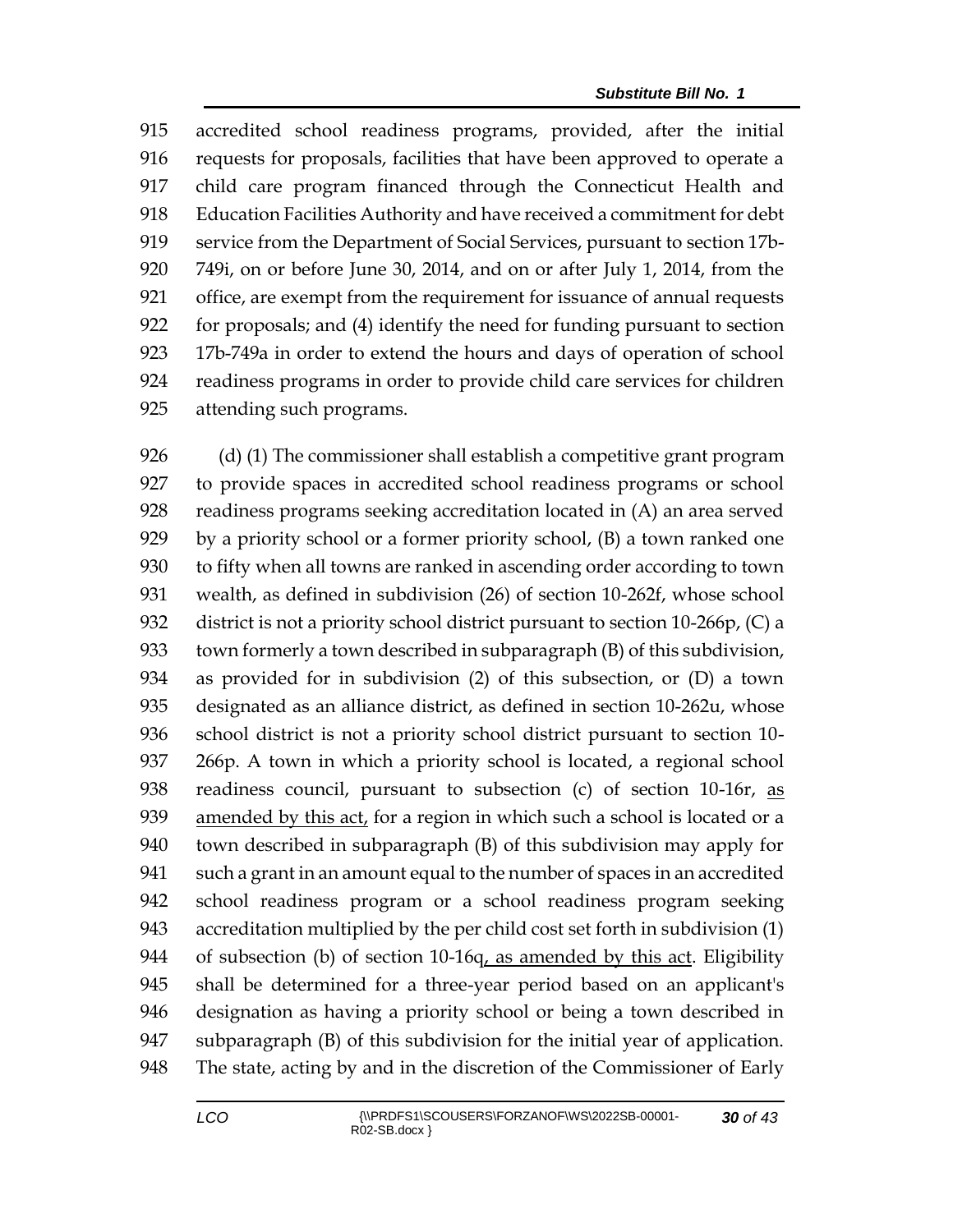Childhood, in consultation with a town or regional school readiness council, may enter into a contract with a municipality, local or regional board of education, regional educational service center, family resource center, provider of a child care center, group child care home or family 953 child care home, as described in section 19a-77, as amended by this act, Head Start program, preschool program or other program that meets such standards established by the commissioner, to provide, within available appropriations, state financial assistance. The chief elected official of such town and the superintendent of schools of the school district or the regional school readiness council shall submit a plan, as described in subsection (c) of this section, for the expenditure of such grant funds to the commissioner. In awarding grants pursuant to this subsection, the commissioner shall give preference to applications submitted by regional school readiness councils and may, within available appropriations, provide a grant to such town or regional school readiness council that increases the number of spaces for eligible children who reside in an area or town described in subparagraphs (A) to (D), inclusive, of this subdivision, in an accredited school readiness program or a school readiness program seeking accreditation.

 (2) (A) Except as provided in subparagraph (C) of this subdivision, commencing with the fiscal year ending June 30, 2005, if a town received a grant pursuant to subdivision (1) of this subsection and is no longer eligible to receive such a grant, the town may receive a phase-out grant for each of the three fiscal years following the fiscal year such town received its final grant pursuant to subdivision (1) of this subsection.

 (B) The amount of such phase-out grants shall be determined as follows: (i) For the first fiscal year following the fiscal year such town received its final grant pursuant to subdivision (1) of this subsection, in an amount that does not exceed seventy-five per cent of the grant amount such town received for the town or school's final year of eligibility pursuant to subdivision (1) of this subsection; (ii) for the second fiscal year following the fiscal year such town received its final grant pursuant to subdivision (1) of this subsection, in an amount that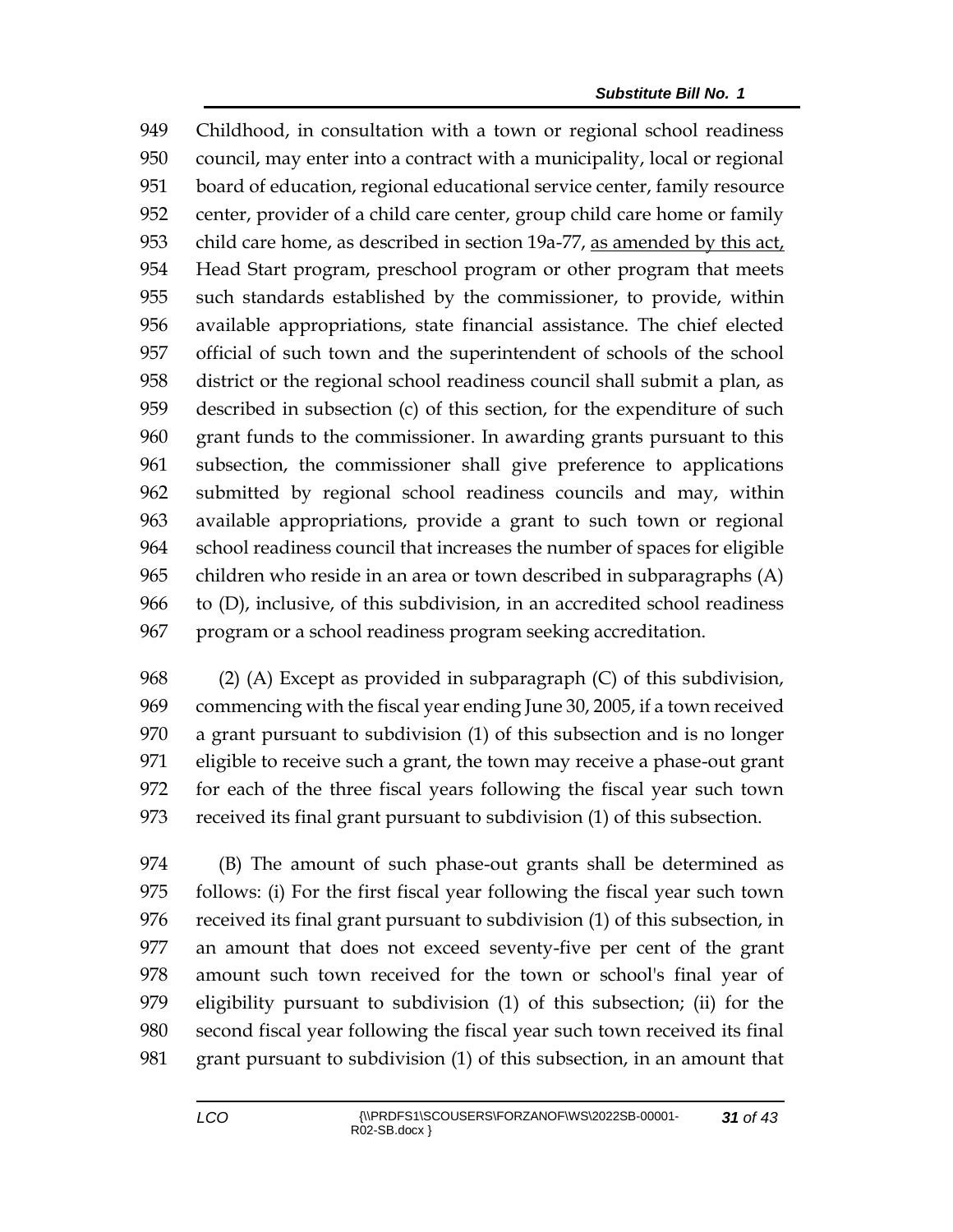does not exceed fifty per cent of the grant amount such town received for the town's or school's final year of eligibility pursuant to subdivision (1) of this subsection; and (iii) for the third fiscal year following the fiscal year such town received its final grant pursuant to subdivision (1) of this subsection, in an amount that does not exceed twenty-five per cent of the grant amount such town received for the town's or school's final year of eligibility pursuant to subdivision (1) of this subsection.

 (C) For the fiscal year ending June 30, 2011, and each fiscal year thereafter, any town that received a grant pursuant to subparagraph (B) of subdivision (1) of this subsection for the fiscal year ending June 30, 2010, shall continue to receive a grant under this subsection even if the town no longer meets the criteria for such grant pursuant to subparagraph (B) of subdivision (1) of this subsection.

 (e) (1) If funds appropriated for the purposes of subsection (c) of this section are not expended, the commissioner may deposit such unexpended funds in the account established under section 10-16aa and use such unexpended funds in accordance with the provisions of section 10-16aa.

 (2) For the fiscal year ending June 30, 2015, and each fiscal year thereafter, if funds appropriated for the purposes of subsection (c) of this section are not expended, an amount up to one million dollars of such unexpended funds may be available for the provision of scholarships and professional development for early childhood care and education program providers, and individual staff members employed in such programs, provided such programs accept state funds for infant, toddler and preschool slots. Such unexpended funds may be available for use in accordance with the provisions of this **[**subparagraph**]** 1009 subdivision for the subsequent fiscal year. The commissioner may use such unexpended funds on and after July 1, 2015, to support early childhood education programs accepting state funds in satisfying the staff qualifications requirements of subparagraphs (B) and (C) of subdivision (2) of subsection (b) of this section. The commissioner shall use any such funds to provide assistance to individual staff members,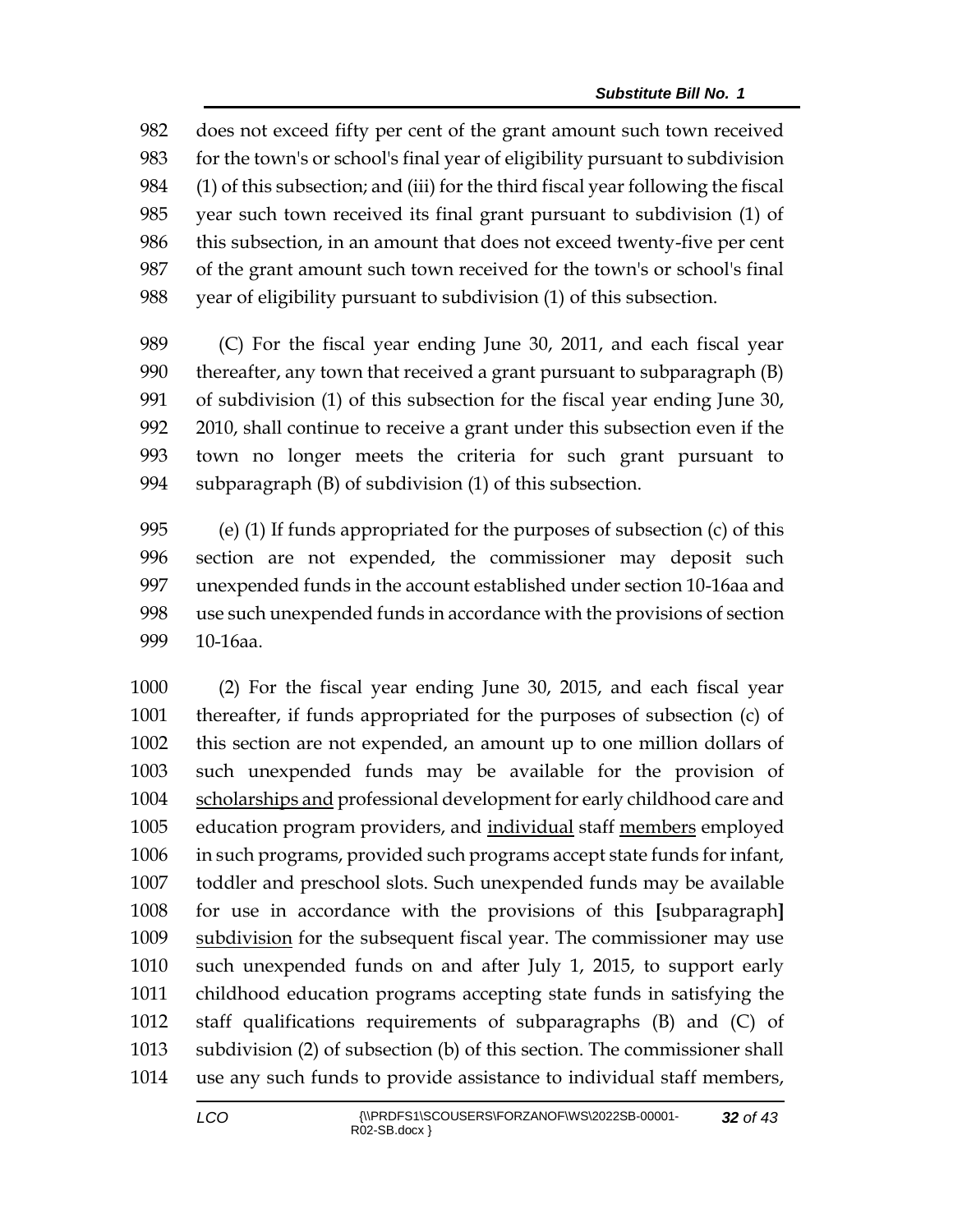giving priority to those staff members (A) attending an institution of higher education accredited by the Board of Regents for Higher Education or the Office of Higher Education, and approved by the Office of Early Childhood, and regionally accredited, at a maximum of ten thousand dollars per staff member per year for the cost of higher education courses leading to a bachelor's degree or, not later than December 31, 2015, an associate degree, as such degrees are described in said subparagraphs (B) and (C), or (B) receiving noncredit competency-based training approved by the office, at a maximum of one thousand dollars per staff member per year, provided such staff members have applied for all available federal and state scholarships and grants, and such assistance does not exceed such staff members' financial need. Individual staff members shall apply for such unexpended funds in a manner determined by the commissioner. The commissioner shall determine how such unexpended funds shall be distributed.

 (3) If funds appropriated for the purposes of subsection (c) of this section are not expended pursuant to subsection (c) of this section, deposited pursuant to subdivision (1) of this subsection, or used pursuant to subdivision (2) of this subsection, the commissioner may use such unexpended funds to support local school readiness programs. The commissioner may use such funds for purposes including, but not limited to, (A) assisting local school readiness programs in meeting and maintaining accreditation requirements, (B) providing training in implementing the preschool assessment and curriculum frameworks, including training to enhance literacy teaching skills, (C) developing a state-wide preschool curriculum, (D) developing student assessments for students in grades kindergarten to two, inclusive, (E) developing and implementing best practices for parents in supporting preschool and kindergarten student learning, (F) developing and implementing strategies for children to successfully transition to preschool and from preschool to kindergarten, including through parental engagement and whole-family supports that may be utilized through the two-generational initiative, established pursuant to section 17b-112*l*, or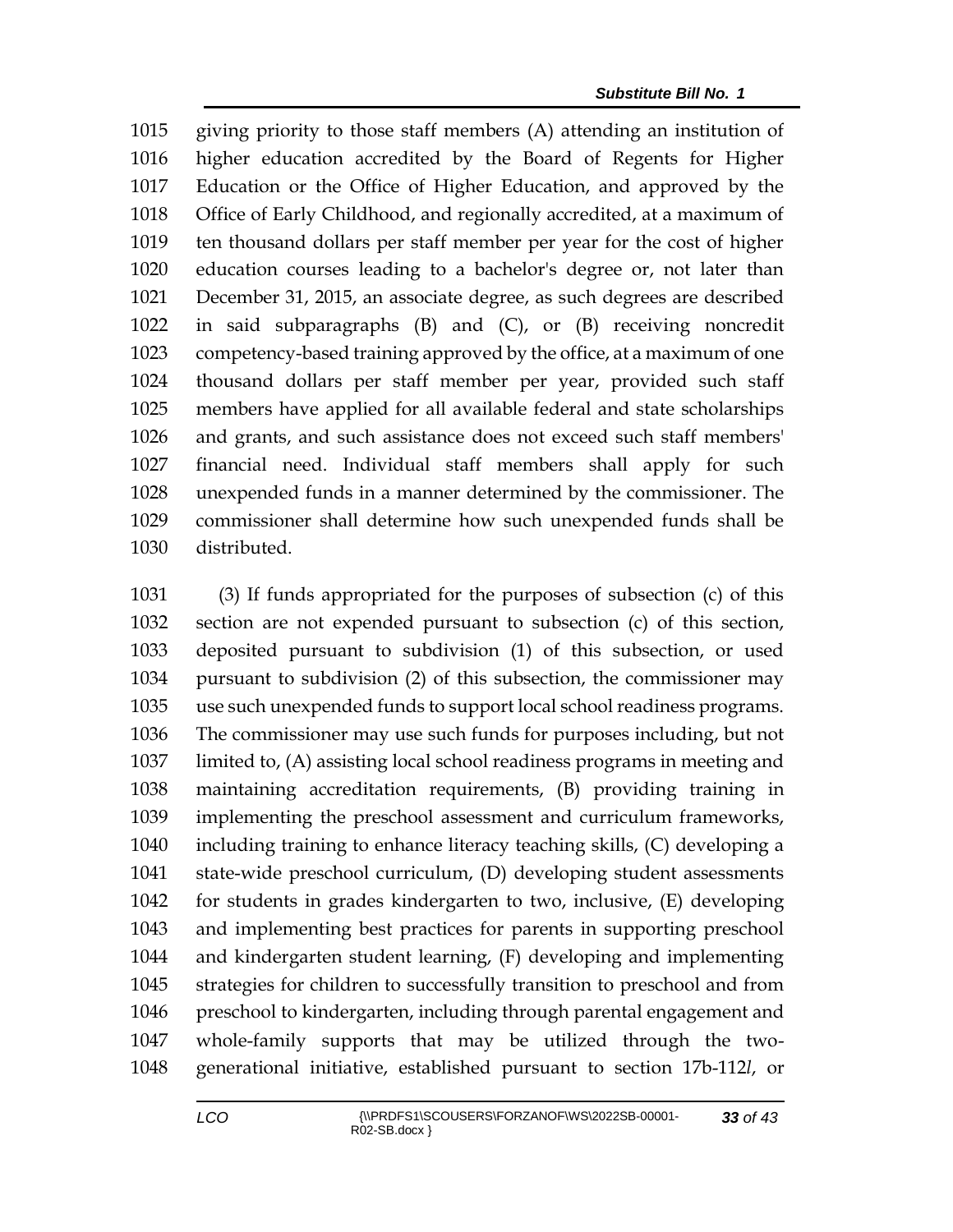through other available resources, (G) providing for professional development, including assisting in career ladder advancement, for school readiness staff, (H) providing supplemental grants to other towns that are eligible for grants pursuant to subsection (c) of this section, and (I) developing a plan to provide spaces in an accredited school readiness program or a school readiness program seeking accreditation to all eligible children who reside in an area or town described in subparagraphs (A) to (D), inclusive, of subdivision (1) of subsection (d) of this section.

 (f) Any school readiness program that receives funds pursuant to this section or section 10-16u shall not discriminate on the basis of race, color, national origin, gender, religion or disability. For purposes of this section, a nonsectarian program means any public or private school readiness program that is not violative of the Establishment Clause of the Constitution of the State of Connecticut or the Establishment Clause of the Constitution of the United States of America.

 (g) Subject to the provisions of this subsection, no funds received by a town pursuant to subsection (c) or (d) of this section or section 10-16u shall be used to supplant federal, state or local funding received by such town for early childhood education, provided a town may use an amount determined in accordance with this subsection for coordination, program evaluation and administration. Such amount shall be at least five per cent of the total grant allocation, but not more than seventy-five thousand dollars and shall be determined by the commissioner based on the school readiness grant award allocated to the town pursuant to subsection (c) or (d) of this section or section 10-16u and the number of operating sites for coordination, program evaluation and administration. Such amount shall be increased by an amount equal to local funding provided for early childhood education coordination, program evaluation and administration, not to exceed twenty-five thousand dollars. Each town that receives a grant pursuant to subsection (c) or (d) of this section or section 10-16u shall designate a person to be responsible for such coordination, program evaluation and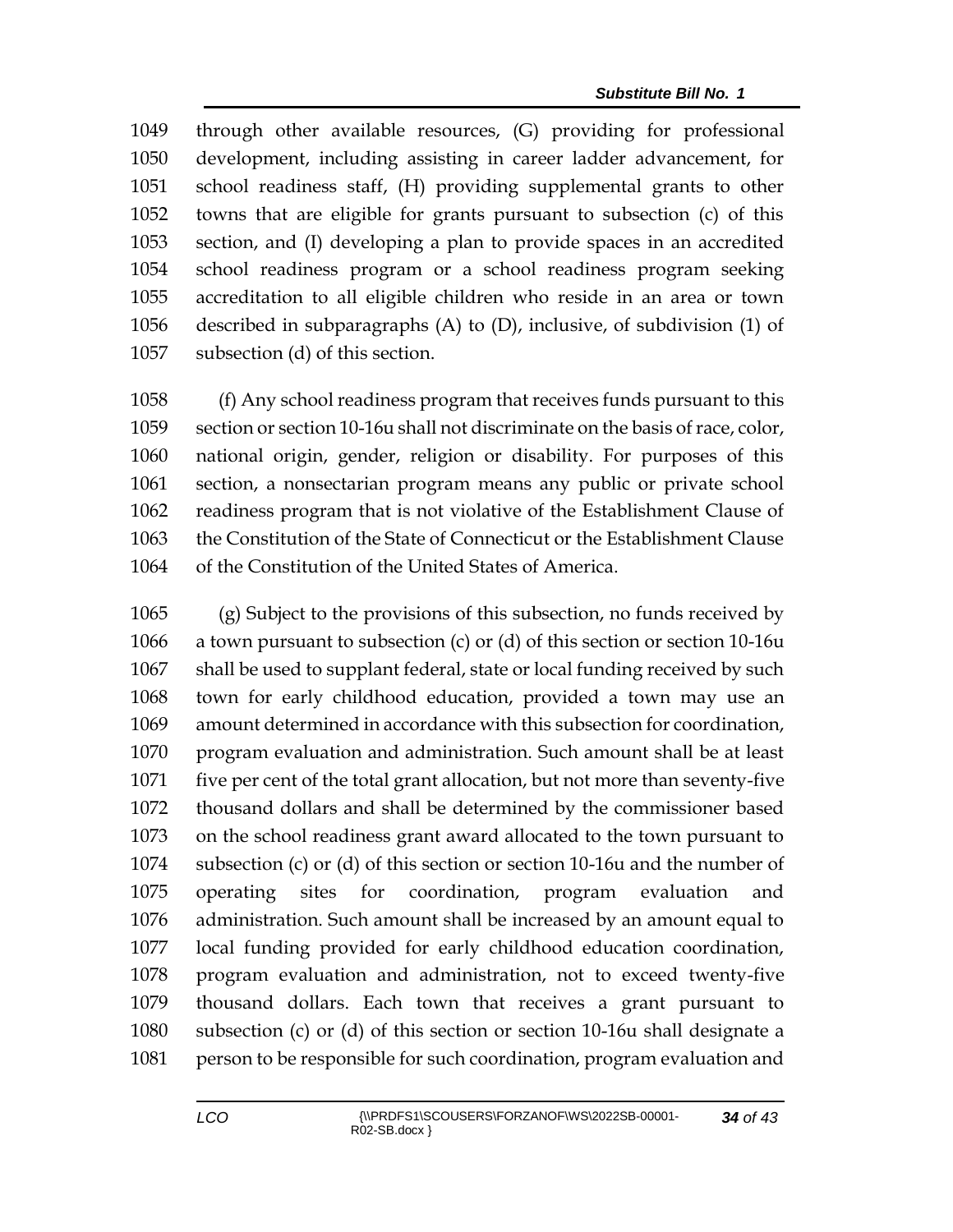administration and to act as a liaison between the town and the commissioner. Each school readiness program that receives funds pursuant to this section or section 10-16u shall provide information to the commissioner or the school readiness council, as requested, that is necessary for purposes of any school readiness program evaluation.

 (h) Any town receiving a grant pursuant to this section may use such grant, with the approval of the commissioner, to prepare a facility or staff for operating a school readiness program and shall be adjusted based on the number of days of operation of a school readiness program if a shorter term of operation is approved by the commissioner.

 (i) A town may use grant funds to purchase spaces for eligible children who reside in such town at an accredited school readiness program located in another town. A regional school readiness council may use grant funds to purchase spaces for eligible children who reside in the region covered by the council at an accredited school readiness program located outside such region.

 (j) Children enrolled in school readiness programs funded pursuant to this section shall not be counted (1) as resident students for purposes of subdivision (22) of section 10-262f, or (2) in the determination of average daily membership pursuant to subdivision (2) of subsection (a) of section 10-261.

 (k) (1) Up to two per cent of the amount of the appropriation for this section may be allocated to the competitive grant program pursuant to subsection (d) of this section. The determination of the amount of such allocation shall be made on or before August first.

 (2) Up to two per cent of the amount of the appropriation for this section may be used by the commissioner in a manner consistent with the provisions of section 10-509.

 **[**(l) For the fiscal year ending June 30, 2020, and each fiscal year thereafter, any school readiness program that (1) is licensed by the Office of Early Childhood pursuant to chapter 368a, (2) provides full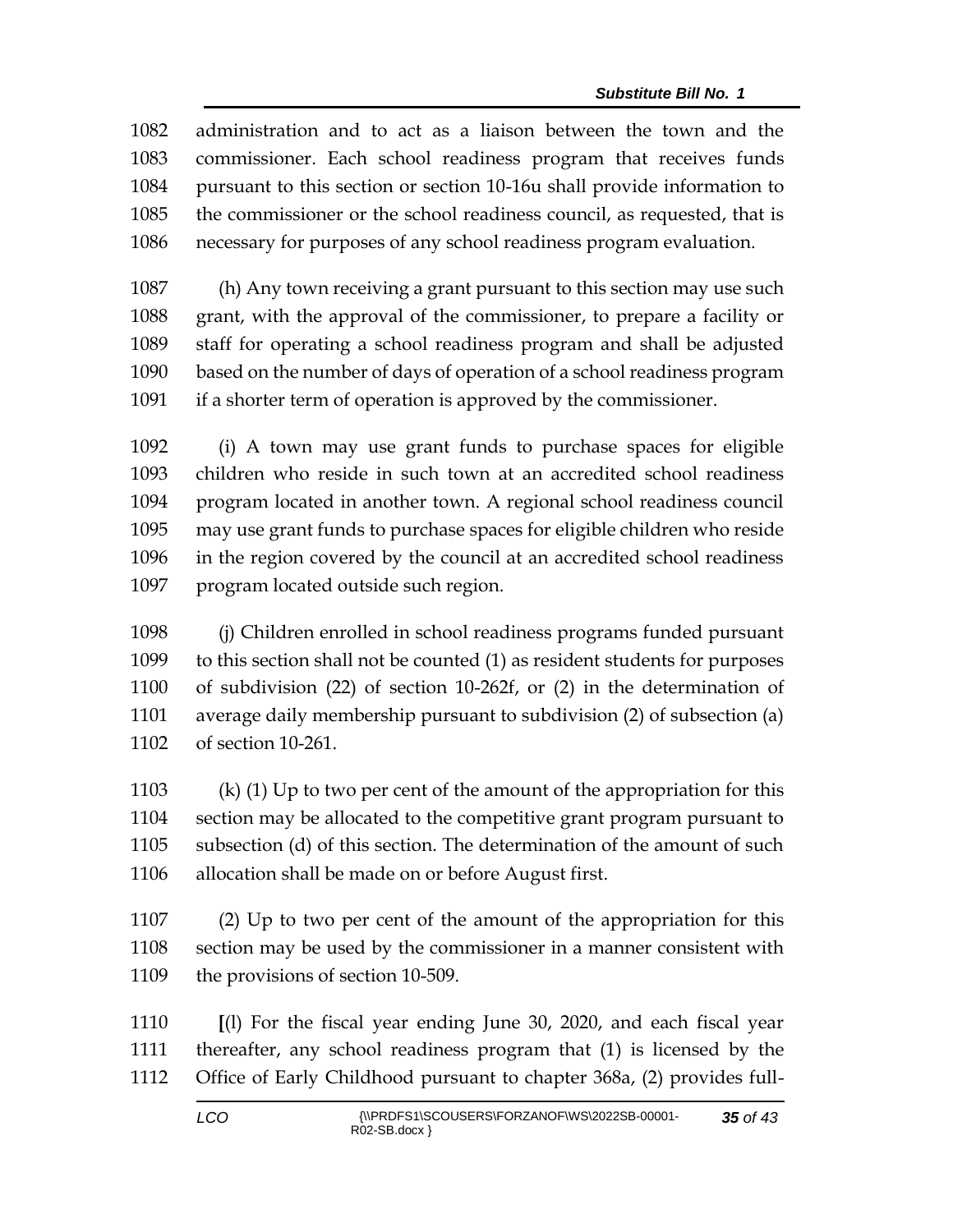day and year-round child care and education programs for children, and (3) receives funds pursuant to this section or section 10-16u, shall use any amount of the per child cost as described in subdivision (1) of subsection (b) of section 10-16q that is over the amount of eight thousand nine hundred twenty-seven dollars, exclusively to increase the salaries of those individuals with direct responsibility for teaching or caring for children in a classroom at such school readiness program.**]** Sec. 15. (NEW) (*Effective July 1, 2022*) (a) As used in this section and section 16 of this act: (1) "Compensation schedule" means the early childhood educator compensation schedule developed by the Office of Early Childhood pursuant to section 10-531 of the general statutes, as amended by this act; (2) "Early childhood care and education program" means a child care services provider, early childhood education program or license-exempt early childhood provider; (3) "Child care services provider" means a child care center or a group child care home, as those terms are described in section 19a-77 of the general statutes, as amended by this act; (4) "Early childhood education program" means a private preschool program, a school readiness program or program pursuant to section 8- 210 of the general statutes, as amended by this act; (5) "School readiness program" has the same meaning as provided in section 10-16p of the general statutes, as amended by this act; (6) "License-exempt early childhood provider" means any child care services provider or school readiness program that accepts state funds for infant, toddler and preschool spaces associated with such program that is not required to be licensed pursuant to subsection (b) of section 19a-77 of the general statutes, and is located in a public school building but is not administered by a public school system;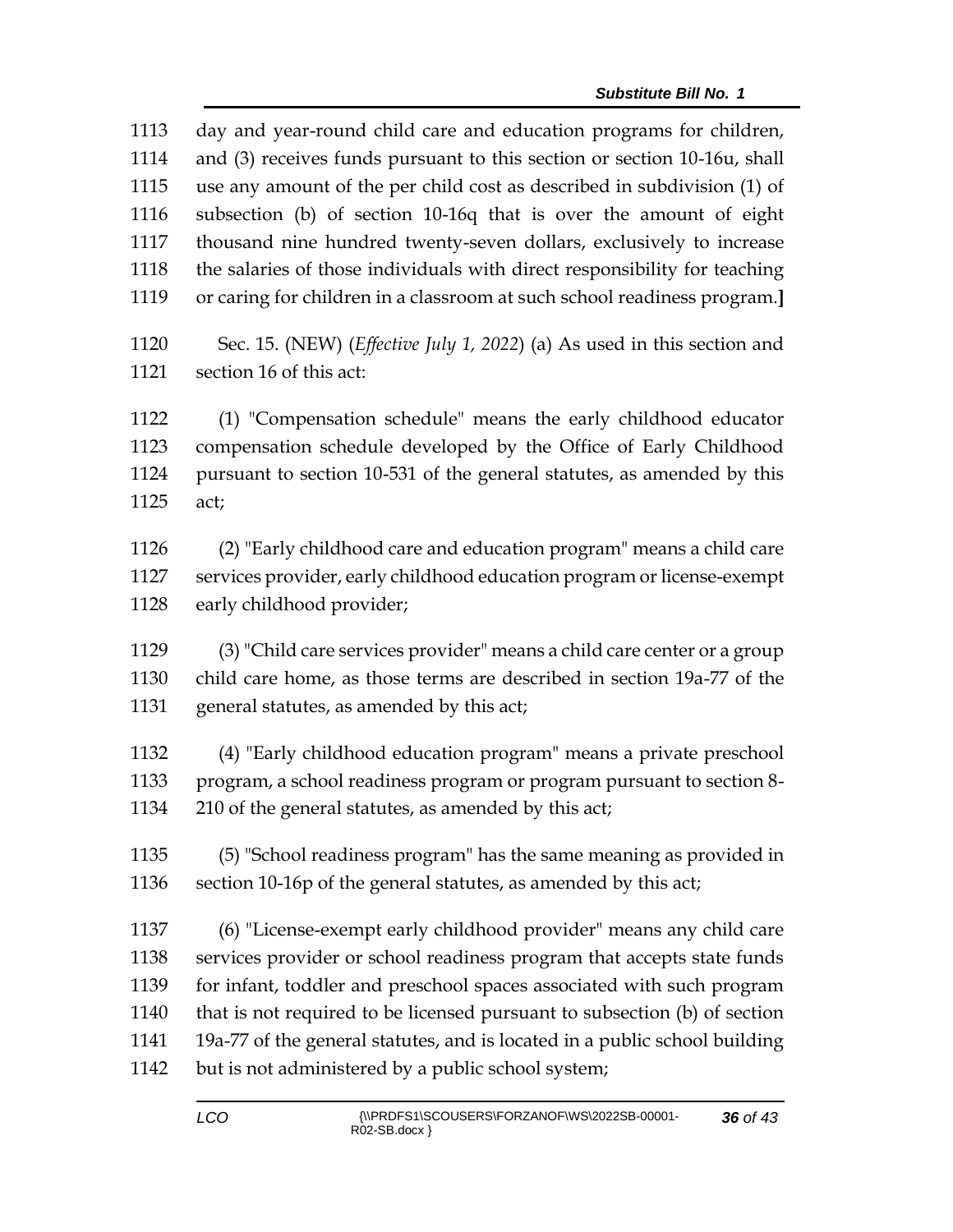| 1143 | (7) "Employee" means a person who is employed by an early               |
|------|-------------------------------------------------------------------------|
| 1144 | childhood care and education program and meets the eligibility criteria |
| 1145 | described in the compensation schedule and policy developed by the      |
| 1146 | Office of Early Childhood pursuant to subsection (e) of this section;   |
| 1147 | (8) "Base salary" means the annual salary that an employee was paid     |
| 1148 | on December 31, 2021, or, if the position was vacant on December 31,    |
| 1149 | 2021, the starting annual salary for such position on said date;        |
| 1150 | (9) "Benefits amount" means seven thousand five hundred dollars;        |
| 1151 | (10) "Individual employee salary enhancement amount" means, for         |
| 1152 | any fiscal year, the sum of (A) the difference between (i) the salary   |
| 1153 | prescribed in the compensation schedule for an employee, and (ii) the   |
| 1154 | amount of such employee's base salary, and (B) the benefits amount;     |
| 1155 | (11) "Salary enhancement amount" means the sum of the total             |
| 1156 | individual employee salary enhancement amounts for all employees of     |
| 1157 | an early childhood care and education program for the fiscal year; and  |
| 1158 | (12) "Family child care home" has the same meaning as provided in       |
| 1159 | section 19a-77 of the general statutes, as amended by this act.         |
| 1160 | (b) For the fiscal year ending June 30, 2023, and each fiscal year      |
| 1161 | thereafter, the Office of Early Childhood shall administer the early    |
| 1162 | childhood care and education salary enhancement grant program. The      |
| 1163 | office shall annually pay to each early childhood care and education    |
| 1164 | program a salary enhancement grant in the amount of such program's      |
| 1165 | salary enhancement amount. Such programs shall distribute such grant    |
| 1166 | funds to its employees in accordance with the policy developed by the   |
| 1167 | Commissioner of Early Childhood pursuant to subsection (e) of this      |
| 1168 | section.                                                                |
|      |                                                                         |

 (c) For the fiscal year ending June 30, 2023, and each fiscal year thereafter, the office shall annually pay to each family child care home a salary enhancement grant as follows: (1) Twenty thousand dollars for each licensee of a family child care home, (2) six thousand dollars for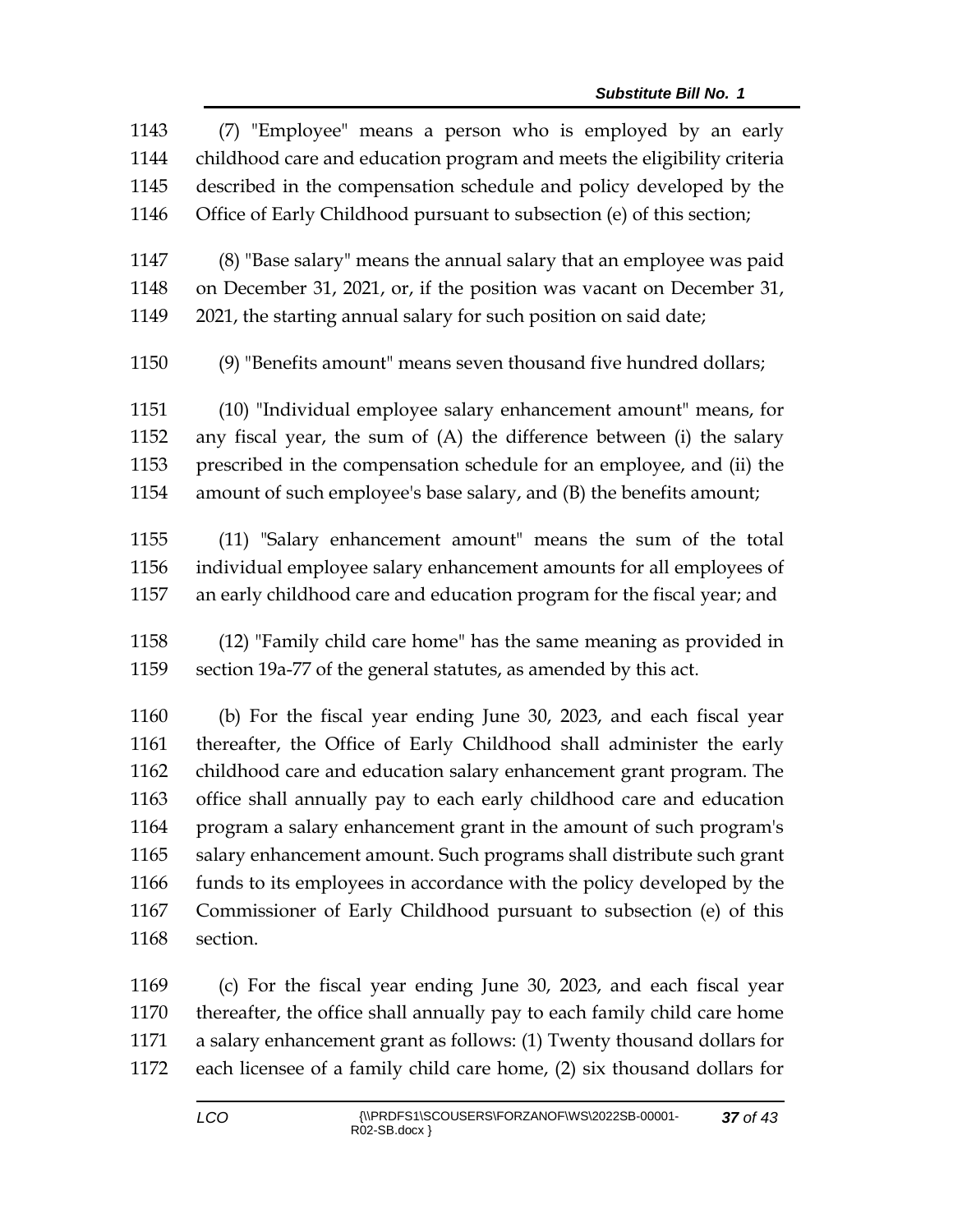each full-time assistant or substitute staff member approved by the Commissioner of Early Childhood pursuant to section 19a-87b of the general statutes, and (3) three thousand dollars for each part-time assistant or substitute staff member approved by the commissioner pursuant to section 19a-87b of the general statutes, and employed by the family child care home. The licensee shall distribute such grant funds in accordance with the policy developed by the commissioner pursuant to subsection (e) of this section.

 (d) Each early childhood care and education program shall register, at such time and in such manner as prescribed by the commissioner, with the Office of Early Childhood to receive a grant under the program. Upon registration, such program shall provide any information required by the office, in accordance with the policy developed by the commissioner pursuant to subsection (e) of this section.

 (e) Not later than October 1, 2022, the commissioner shall develop a 1188 policy for the administration of the early childhood care and education salary enhancement grant program. The policy shall include, but need not be limited to, eligibility criteria for the program, the registration process for the program, the distribution requirements of the grant and any other requirements the commissioner deems necessary.

 Sec. 16. (NEW) (*Effective July 1, 2022*) On and after July 1, 2022, each employee of an early childhood care and education program shall be paid an annual salary as prescribed in the compensation schedule developed pursuant to section 10-531 of the general statutes, as amended by this act, except if an employee's salary is greater than the amount prescribed in such compensation schedule then such employee shall be paid such greater amount.

 Sec. 17. Section 10-531 of the general statutes is repealed and the following is substituted in lieu thereof (*Effective July 1, 2022*):

(a) As used in this section:

(1) "Early childhood education program" means any child care or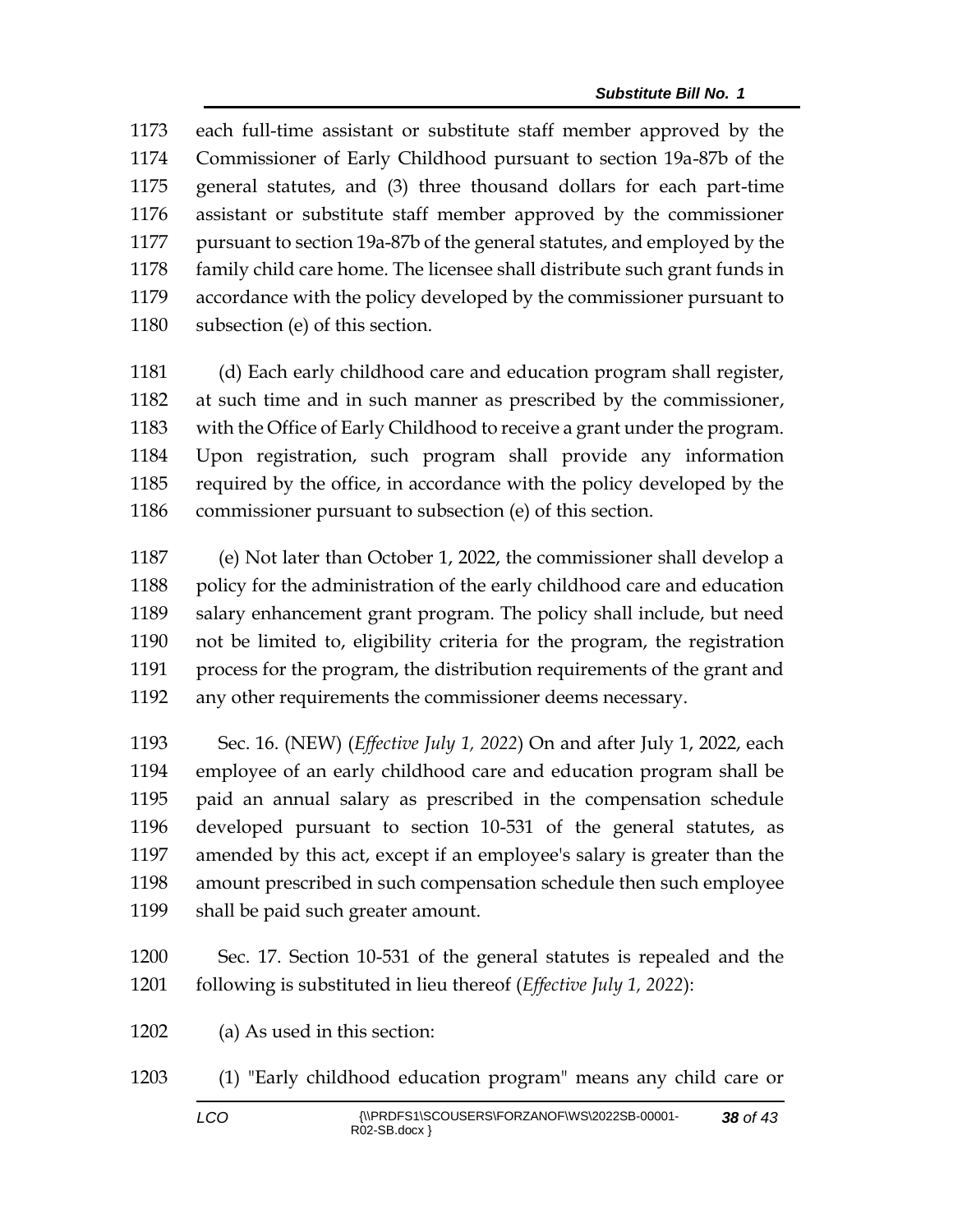school readiness program that accepts state funds for infant, toddler and preschool spaces associated with such program;

 (2) "Employee" means any person who is employed by an early childhood care and education program and meets the **[**applicable staff qualifications requirement, as defined in section 10-16p**]** eligibility criteria described in the compensation schedule and policy developed by the Office of Early Childhood pursuant to subsection (e) of section 1 1211 of this act;

 (3) "Compensation" means the salary, wages, benefits and other forms of valuable consideration earned by and provided to an employee in remuneration for services rendered; **[**and**]**

 (4) "Compensation schedule" means a list or lists specifying a series of compensation steps and ranges; **[**.**]**

 (5) "Early childhood care and education program" means a child care services provider or an early childhood education program;

(6) "Child care services provider" means a child care center or a group

child care home, as those terms are described in section 19a-77, as

- amended by this act;
- (7) "Early childhood education program" means a private preschool program, a school readiness program or program pursuant to section 8- 210, as amended by this act; and
- (8) "School readiness program" has the same meaning as provided in section 10-16p, as amended by this act.

 (b) The Office of Early Childhood shall establish, after notice and opportunity for public comment, a proposed early childhood educator compensation schedule for employees of early childhood education programs.

(c) (1) The office shall consider the following factors in developing the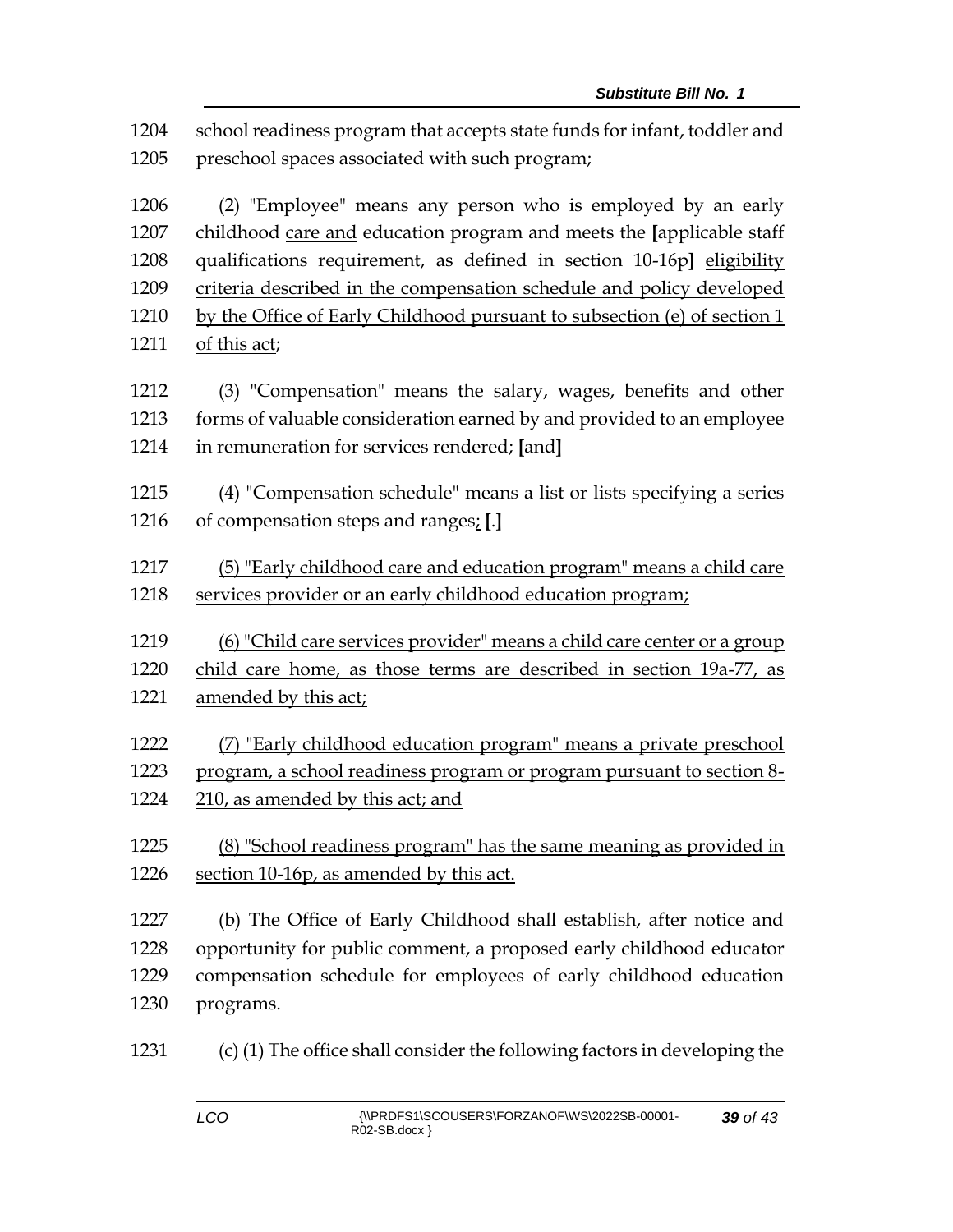proposed early childhood educator compensation schedule: (A) Level of education, (B) training in early childhood education or child development, (C) relevant employment experience, including the number of years an individual has been employed in an early childhood education program, (D) compensation levels for certified teachers employed in a preschool program operated by a local or regional board of education or regional educational service center, and (E) cost of living in the state.

 (2) In developing the proposed early childhood educator compensation schedule, the office may (A) consider the findings and recommendations provided in "A Plan to Assist Early Education State Funded Providers to Degree Attainment and Increased Compensation" created by the office, pursuant to section 4 of public act 15-134, to create a standardized salary scale and incentive package for early childhood educators, (B) utilize state and federal funding, and (C) examine existing programs that address early childhood educator compensation and staff retention through financial incentives, such as bonuses for degree or course completion.

 (3) The office shall establish a recommended minimum salary for employees as part of the proposed early childhood educator compensation schedule.

 (d) Not later than January 1, 2021, the office shall submit the proposed early childhood educator compensation schedule and a report to the joint standing committees of the General Assembly having cognizance of matters relating to education and appropriations and the budgets of state agencies, in accordance with the provisions of section 11-4a. Such report shall include: (1) Any recommendations for legislation relating to state-wide implementation of the proposed early childhood educator compensation schedule, (2) an estimate of the cost of implementing the proposed early childhood educator compensation schedule state-wide, (3) an analysis of the effect of the state-wide implementation of the proposed early childhood educator compensation schedule on the number of available preschool seats, and (4) an explanation of how the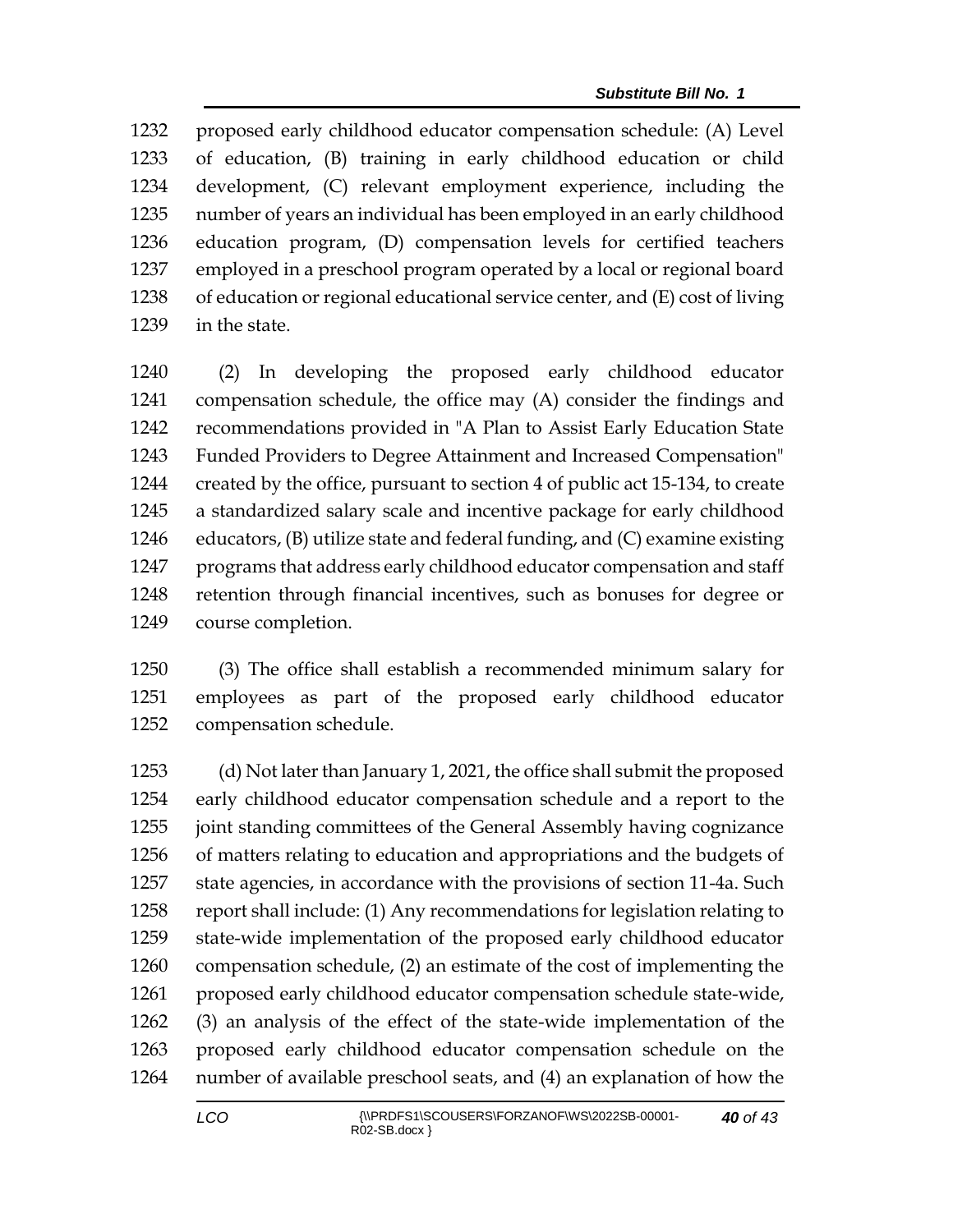proposed early childhood educator compensation schedule will be included in any quality rating and improvement system developed by the office, pursuant to subdivision (15) of subsection (b) of section 10- 500.

 (e) Not later than January 1, 2023, the office shall amend the compensation schedule to include employees of early childhood care and education programs.

 Sec. 18. (*Effective July 1, 2022*) The sum of sixty thousand dollars is appropriated to the Department of Education from the General Fund, for the fiscal year ending June 30, 2023, for the purpose of hiring a full- time employee to administer the grant program to provide grants to local and regional boards of education for the purpose of hiring and retaining additional school social workers and school psychologists described in section 2 of this act.

 Sec. 19. (*Effective July 1, 2022*) The sum of thirty thousand dollars is appropriated to the Department of Education from the General Fund, 1281 for the fiscal year ending June 30, 2023, for the purpose of hiring a full-1282 time employee to administer the minority teacher candidate scholarship program established pursuant to section 9 of this act.

 Sec. 20. (*Effective from passage*) The sum of five hundred ninety thousand dollars of the amount appropriated in section 21 of this act to the Department of Public Health for school-based health clinics, for the fiscal year ending June 30, 2023, shall be made available for a grant to each of the thirty-six recommended sites for expanded mental health services contained in the final report of the School-Based Health Center Expansion Working Group, established pursuant to section 16 of public act 21-35.

 Sec. 21. (*Effective from passage*) The sum of twenty-one million two hundred forty thousand dollars is appropriated to the Department of Public Health from the General Fund, for the fiscal year ending June 30, 2022, for the purpose of expanding services of existing school-based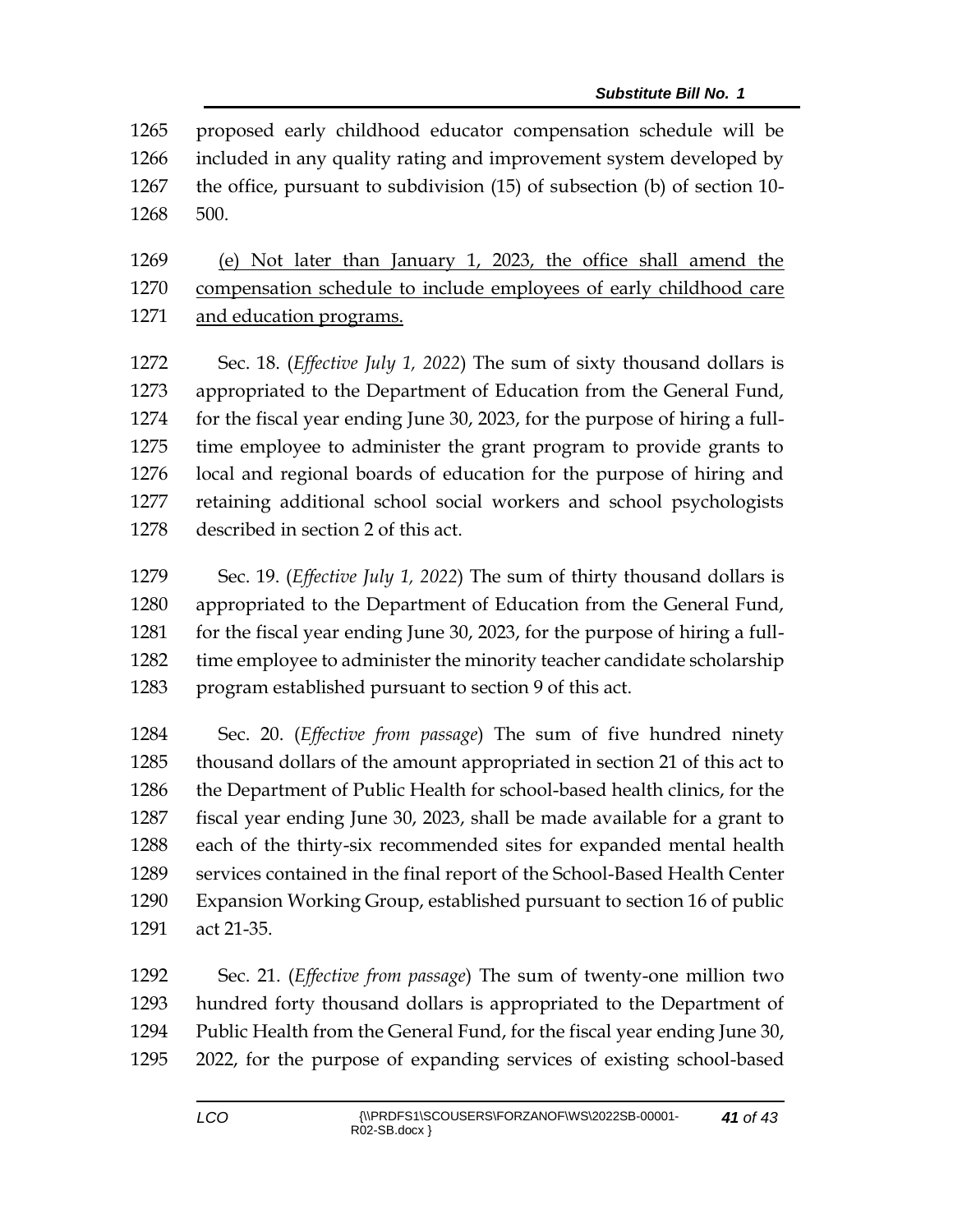1296 health centers to include mental health services in accordance with the 1297 provisions of section 20 of this act.

 Sec. 22. (*Effective from passage*) The sum of thirteen million dollars is allocated, in accordance with the provisions of special act 21-1, from the federal funds designated for the state pursuant to the provisions of section 602 of Subtitle M of Title IX of the American Rescue Plan Act of 2021, P.L. 117-2, as amended from time to time, to the Department of Education, for the fiscal year ending June 30, 2023, for support to the existing fifteen districts participating in the Learner Engagement and Attendance Program (LEAP) and expanding participation in the LEAP program to include five additional high-need districts.

 Sec. 23. (*Effective from passage*) The sum of thirteen million dollars is allocated, in accordance with the provisions of special act 21-1, from the federal funds designated for the state pursuant to the provisions of section 602 of Subtitle M of Title IX of the American Rescue Plan Act of 2021, P.L. 117-2, as amended from time to time, to the Department of Education, for the fiscal year ending June 30, 2024, for support to the existing twenty districts participating in the Learner Engagement and Attendance Program (LEAP).

> This act shall take effect as follows and shall amend the following sections:

| Section 1 | from passage | New section    |
|-----------|--------------|----------------|
| Sec. 2    | July 1, 2022 | New section    |
| Sec. 3    | July 1, 2022 | New section    |
| Sec. 4    | July 1, 2022 | New section    |
| Sec. 5    | July 1, 2022 | New section    |
| Sec. 6    | from passage | $10-212a$      |
| Sec. 7    | July 1, 2022 | 21a-286        |
| Sec. 8    | July 1, 2022 | New section    |
| Sec. 9    | July 1, 2022 | New section    |
| Sec. 10   | from passage | New section    |
| Sec. 11   | from passage | New section    |
| Sec. 12   | July 1, 2022 | New section    |
| Sec. 13   | July 1, 2022 | $10-16q(b)(1)$ |